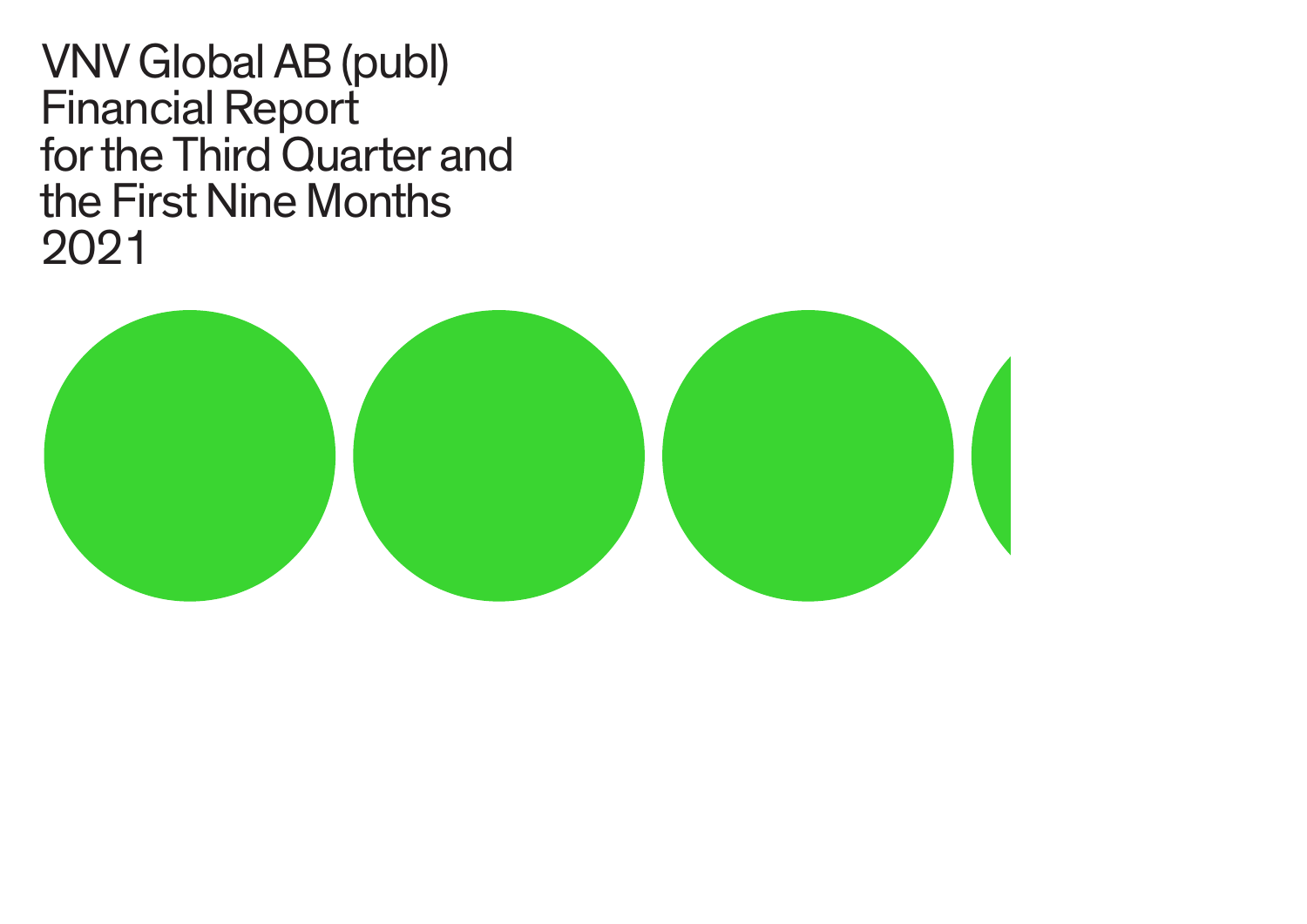### Net asset value (NAV) and financial results for the nine-month period 2021

The VNV Global AB (publ) ("VNV Global") group's net asset value was USD 1,490.38 million (mln) on September 30, 2021 (December 31, 2020: 1,080.23), corresponding to USD 14.02 per share (December 31, 2020: 11.36). Given a SEK/USD exchange rate of 8.7378 the NAV was SEK 13,022.59 mln (December 31, 2020: 8,833.34) and SEK 122.50 per share (December 31, 2020: 92.91), respectively.

The group's NAV per share in USD increased by 25.31%.

Net result for the period was USD 276.95 mln (January 1, 2020–September 30, 2020: 29.64). Earnings per share were USD 2.65 (0.35).

### Financial results for the third quarter 2021

Net result for the quarter was USD 149.45 mln (38.33). Earnings per share were USD 1.41 (0.42).

### Key events during the quarter July 1, 2021–September 30, 2021

During the third quarter of 2021, VNV Global invested a total of USD 65.7 mln, mainly in Olio (USD 13.9 mln), Breadfast (USD 7.0 mln), Collectiv Food (USD 6.8 mln) and other scout investments (USD 6.6 mln).

In July 2021, VNV Global invested GBP 4.9 mln as part of a 12 mln series A round in Collectiv Food. Collectiv Food is a B2B food marketplace that supplies a range of food retailers, from restaurants, to catering firms and dark kitchens with food and beverage products from thousands of different producers.

On July 21, 2021, VNV Global completed the sale of all of its shares in Wallapop for a total consideration of USD 11.8 mln (EUR 10 mln).

On July 27, 2021, Victoria Grace resigned from the Board of Directors of VNV Global at her own request, citing a looming conflict of interest. Victoria will continue to serve as VNV Global's representative on select portfolio company boards on a consultancy basis.

On July 28, 2021, VNV Global announced that its portfolio company Swvl had entered into a SPAC merger agreement with Queen's Gambit Growth Capital to become publicly traded, resulting in an expected NAV increase of SEK 8.1 per share compared to the 2Q21 NAV.

On August 6, 2021, VNV Global announced that its portfolio company Voi had raised additional funding, resulting in an expected NAV increase of SEK 7.6 per share compared to the 2Q21 NAV.

### Key events after the end of the period

On October 8, 2021, VNV Global announced that its portfolio company Babylon had secured a sustainability-linked investment of up to USD 200 mln from AlbaCore Capital Group in the form of notes and warrants. The investment is subject to the completion of Babylon's SPAC merger transaction with Alkuri Global Acquisition Corp.

On October 21, 2021, VNV Global announced that its portfolio company completed its business combination with Alkuri Global Acquisition Corp. The transaction was approved on October 20, 2021, by Alkuri's shareholders. Babylon's shares of Class A common stock and its warrants will begin trading on the New York Stock Exchange ("NYSE") on October 22, 2021, under the new ticker symbols "BBLN" and "BBLN.W", respectively.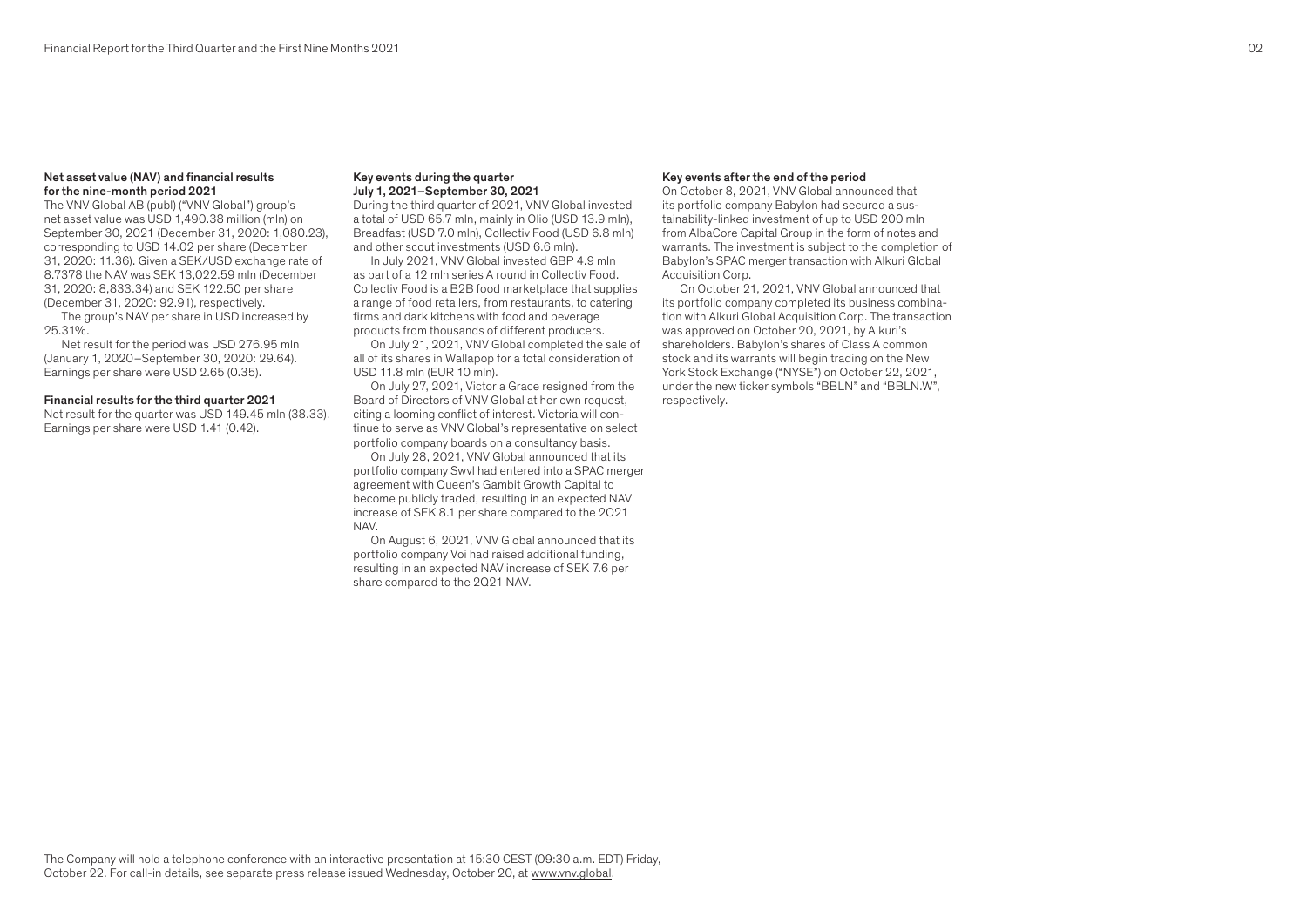# Management report



Per Brilioth Managing Director Photo: Tobias Ohls

#### Dear all,

Is it just me or do you not feel these quarters pass quicker and quicker? I am super humble that I have spent most of this Covid period in Sweden, where there has basically been no lockdown compared to most places, and that being locked up in your flat for a looong period of time probably will have felt like time was passing very slowly. This period though has of course accelerated the move to digital enormously and the pace of the world we work in at VNV Global has picked up… a lot… I guess partly explaining why it feels like 5 minutes ago when I was writing the last intro to a quarterly report.

This is also good pointer to a fact that has been evident for a while but which struck me or Lgot reminded of recently when Voi clocked the three-year mark since it had its first scooter on the street. Voi is a 3 year-old company!!! This is a company that is a European leader in a very fast-growing micro mobility space, has serious revenues, is active across 65 cities, has nearly 1,000 employees dealing with everything from being at the forefront of product development to managing a very large fleet of connected scooters to being world class in funding to a ton of other things. And it is 3 years old!! If this was 10 or even 5 years ago only a 15-year-old company could have reached this stage.

Companies grow up so much quicker today. Access to capital helps but it is not the only factor. Technology and people are probably equally important. I was speaking to one of the greatest founders I know (now turned investor who we are very happy to be involved with) and he told me of how when he got going a decade or so ago he spent his time carrying servers up and down the house and building a search engine because there simply wasn't any available. Today a founder of a startup has access to AWS (Amazon Web Services) and many others, through a few clicks and can download a search engine in an instant, probably spending like 15 minutes on something that took 6 months those decades ago.

And people. I remember when we started funding entrepreneurs in the mid 2000s even in the developed world there was a lack of experience, let alone in emerging markets. Today places like Stockholm (and Moscow and Cairo and many others) have eco systems of people who started out at a large tech firm, left to start their own business, has sold that and started yet another. A completely different wealth of experience of what it takes to set up and run a company.

Access to capital, technology and experienced people allows companies to grow up so much faster, something that I believe will keep on accelerating.

I think Voi is a great example of many many things, but also how our portfolio works. If you look at the structure of it today, six companies make up some 3/4 of the portfolio, then there are four or so that are large enough to show up as names but the bulk of the 65 odd names in the portfolio are grouped together in "Others", simply because at this stage they are too small individually. Take the experience of Voi though and it is not an outlier bet that many of these will grow up much faster than we think and hence also become much more meaningful in our portfolio.

I am a strong believer in our strategy of being an early backer of founders and their companies (although we do also get involved in companies at more mature stages – we have some really exciting stuff in the pipeline which are at the more mature stage which we hopefully we be able to talk to you about in the next quarter… which will come in like 5 minutes…) and then just continuing to back them. I think this style of cross-stage investing is key to success in our part of capital markets. There are great people out there who specialize in certain stages of capital raising only seed, series A etc. but I think it will be increasingly important to be able to back founders and companies over much longer periods of time, across different stages.

This also provides us with access to founders of very high quality, because they know they can focus on running their companies when they have someone who has their back on the funding. And great founders are really what it is all about. As I heard someone recently say: "great management teams do great things". Sounds so obvious but so so SO true. Of course there have been and will be companies that don't/won't perform like we thought they would, but I do think the rate of success improves when management teams can focus on running the business.

We are active investors in the sense that we get involved at the board level. We try to be clear that we are not there to run companies, we will let the founders do that, strongly believing that it creates more friction than help when capital providers get too involved. However, we believe that board presence allows us to be able to help on e.g. funding faster when the timing is right.

It is harder to scale when being an active investor, which is partly why we have set up our scout program, allowing us to use the scout network to source, invest and monitor a larger number of early stage companies that we could with our current staffing. However, having said that we will be taking on some more people at VNV to build more capacity to capitalize on the opportunities in the portfolio and of course do new deals.

For example StudySmarter, which I wrote about in the last quarterly report. It is a holding within our scout portfolio. I wanted to pre-empt their next round, thought I had a deal but got outbid by someone else. I guess it highlights that we are price disciplined. That is good. What is bad is that we maybe should have been faster on this ball. More capacity people-wise at VNV Global will help us capture such opportunities. It often requires being close to the founders and the companies. Founders don't want to be close to people they don't get along with, so when we are recruiting we need to look for people who not only come with experience of young digital startups in our niche of network effects but also people who are good guys and girls… people who are willing to lead by example and to whom it comes natural to do the right thing…

#### Voi

Voi is a good example where we had capacity to be very close and hence I think help the company in various ways including the timing and size of their funding, also allowing us to build a larger absolute holding in this great company. Speaking of Voi, they did close a funding round of USD 45 mln this summer which values our stake in the company at USD 226 mln, an upward move of some USD 98 mln since our previous mark. And did you know that since only 2020 the users of Voi have replaced 11 million car trips with Voi e-scooters. Pretty cool!

### Numan

Another example of this is Numan. This is an investment that we did ourselves at VNV at a very early stage, really even before we started the scout program, managed to have capacity to stay close. From a very small investment it has just closed a funding round, in which we participated raising some USD 40 mln and valuing the company at USD 211 mln and our stake at USD 37 mln. This takes the company out of the oblivion of the "Other" section into something that is starting to become meaningful in the portfolio. Numan targets health and wellness for men, offering a subscriptions service for users to treat men's health issues. Based and initially launched in the UK it has grown to become one of the leaders in the space in Europe. A similar player in the US, Hims is listed on the NYSE with a market cap of USD 1.4 bln. If (when?) Numan enjoys the same price then our stake would be USD 244 mln, making Numan the 2nd largest asset in the portfolio, everything remaining the same. Obviously all hypothetical but still…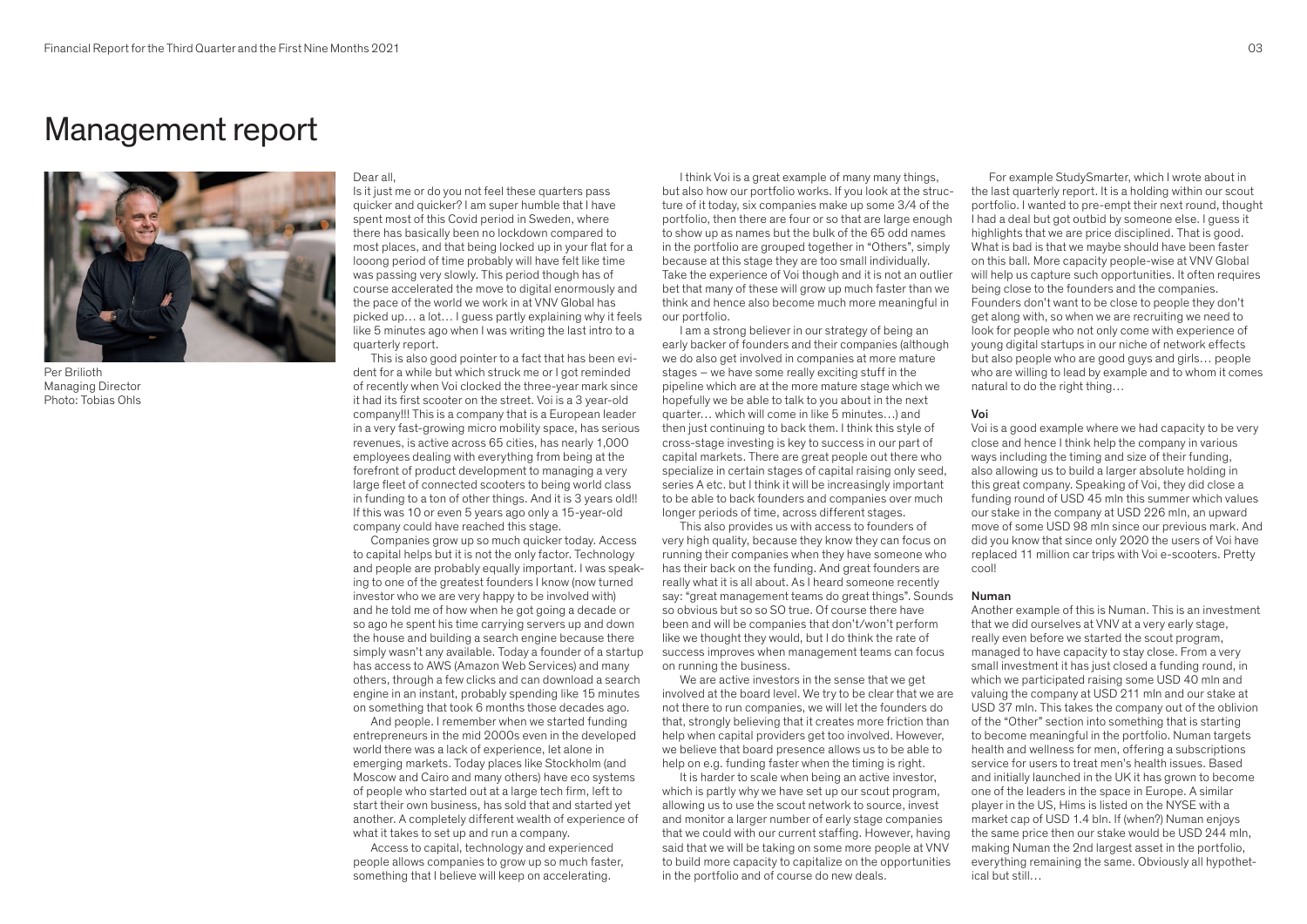# Swvl

During the quarter Swvl took a BIG leap forward in the portfolio following the announcement that they are listing in the US via a SPAC merger at a materially higher valuation than where we previously had it marked. The transaction is expected to close before year end and at the SPAC reference price values our stake in the business at approx. USD 144 mln. As per 3Q21, we still keep our Swvl investment on a model-based valuation of USD 126.8 mln, so slightly discounted to the implied valuation in the SPAC transaction, but still propelling it to VNV's 5th largest holding as per the end of September.

Swvl recently also announced its own 3Q21 results, with highlights including USD 16 mln in gross revenue for the quarter, an increase of 264% yoy and ~508k active users representing an increase of 207% yoy. In their result announcement Swvl also increased their FY2022 gross revenue guidance to USD 155 mln, up from previously communicated USD 141 mln.

### Olio

This quarter we are super happy to have led the USD 43 mln round at Olio which saw Lugard Road (known to us through their association with Luxor Capital, our previous large shareholder) and DX Ventures (the venture arm of Delivery Hero) also participating. We have been shareholders in Olio since last summer when we bought a small stake in the company by buying out some early backers.

Olio is building a hyper local community around the topic of sustainability, hitting it off around food waste, an enormous global issue, where as much food as it takes an area as large as China to grow is thrown away each year. Long-term it is aiming, credibly we believe, to fill the vacuum of becoming one of the world's most iconic sustainability brands. As sustainability becomes an absolute demand from larger and larger populations and consumers there are some big opportunities to capture here. Its current monetization encompasses large corporations like Tesco paying them to handle their out-of-date food products. The realization is that in it time will not be possible for merchants such as Tesco and Pret A Manger to run their businesses without showing their customers that they are efficient in terms of food waste, in essence they will have to have associated with a the type of brand Olio is aiming to become to be in business. Although visibility is low today I believe you can sense the upside potential in terms of revenues from monetizing an Olio brand and

community. More near-term revenue streams will come from the launch of products like Borrow and Made which will allow the community to borrow items from each other and sell homemade products.

Founded in 2015 by Tessa Clarke and Saasha Celastial-One, one-time Stanford classmates with a wealth of experience across many industries, the company has today grown to a community of 5 mln members.

An interesting comparison for valuation benchmarks is Nextdoor of the US which currently carries a USD 5 bln price tag, providing a pointer on the upside of Olio from this round.

#### BlaBlaCar

In this report our mark in BlaBlaCar is marked downwards. This is the result of two factors, first that BlaBlaCar's revenues are yet to return to pre-Covid levels in a sustainable way (long distance travel is still impacted by this pandemic) and also that the comparison we use is derived from a relevant peer group whose multiples are also somewhat impacted by the same set of circumstances.

What it is not reflective of is our conviction that BlaBlaCar's business model and thus the investment case has a very large upside. Short run, its net revenues in September were back to 2019 pre-covid levels for the first time since the crisis, while the new high petrol prices norm is boosting carpooling usage, with people looking for ways to reduce the pain at the pump. Looking beyond, the company has made a smart play by positioning itself as the leading player digitalising long-distance buses in emerging markets, which opens up a large avenue for growth.

We funded the company earlier this year, are not worried about the short term (what great investment returns are made on near term outlooks?) and look forward to marking this higher has the effects of this pandemic wears off.

#### Another scout example: Carla

Carla is a next generation car vertical, focusing solely on the niche of electric cars, offering a modern product, where the buyer of a second-hand car can experience the same service as when buying a new car. A Carvana or a Carzoo but only for electric vehicles, which of course comes with some different aspects than historic cars, most importantly the battery. And the market for electric cars is… enormous, estimated to grow in 5 years to some EUR 100 bln in Europe alone.

Patrik Illerstig and Niklas Jungegård have a long background within both the startup world, the investing world as well as within the historic automotive industry which they have found is struggling to adapt to selling cars online.

Chris Norman is an old friend and Avito Alumnus who also serves as one of our oldest VNV scouts. He has invested a substantial amount of money in Carla, both within our scout framework and outside.

We are super excited by this scout opportunity which we aim to continue financing.

Per Brilioth Managing Director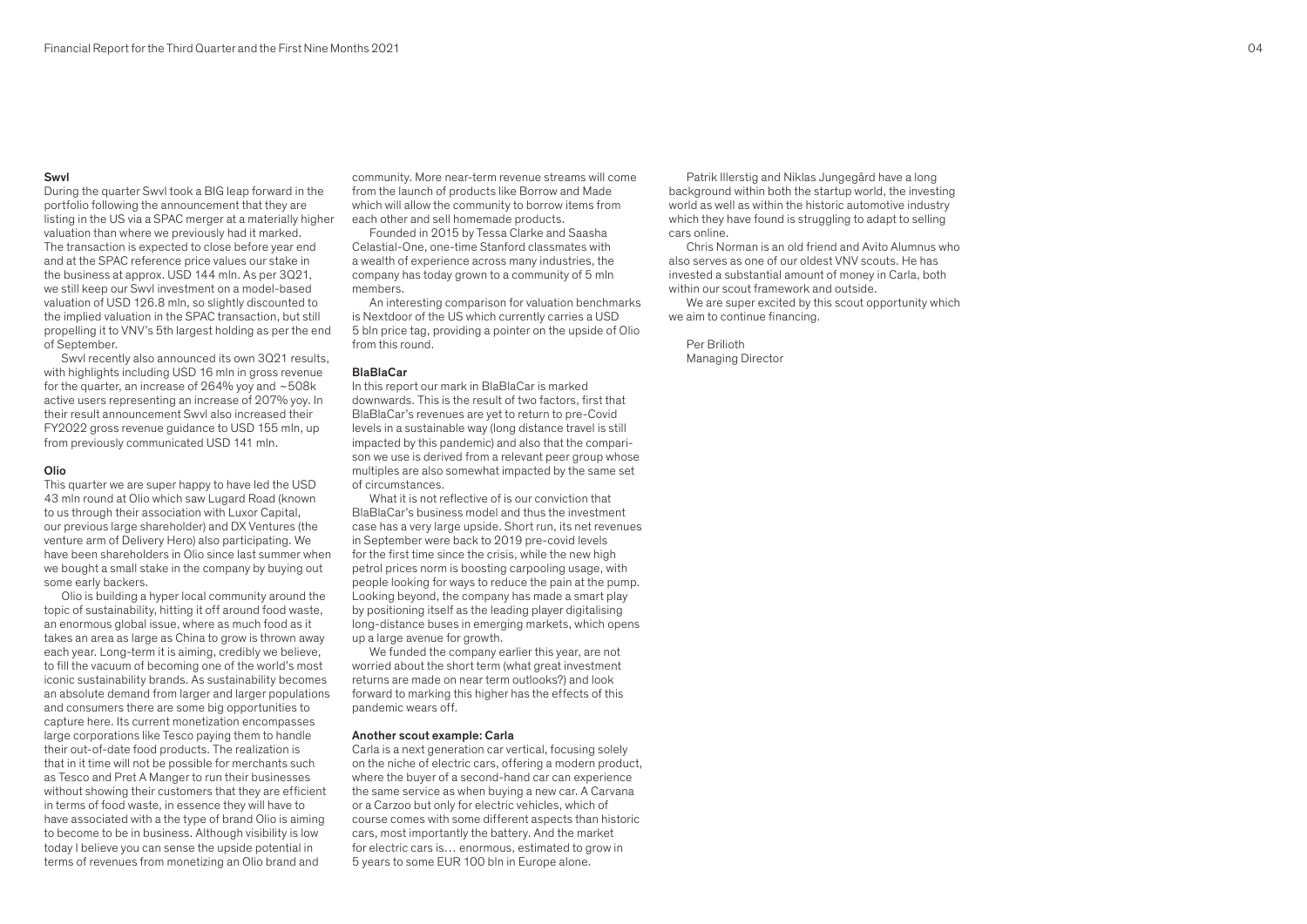# Investment portfolio

# Portfolio structure — Net Asset Value

The investment portfolio stated at fair market value as at 9M 2021, is shown below. /Expressed in USD thousands/



Babylon: USD 65,522 thousand is held through Global Health Equity AB.

Hemnet: Indirect holding through YSaphis S.A. and Sprints Euphrasia S.a.r.l. The basis of equity valuation of Hemnet includes sales proceeds and VNV Global's remaining indirect holding will amount to 3,146,503 shares in He For further details on the holdings, see Note 3.

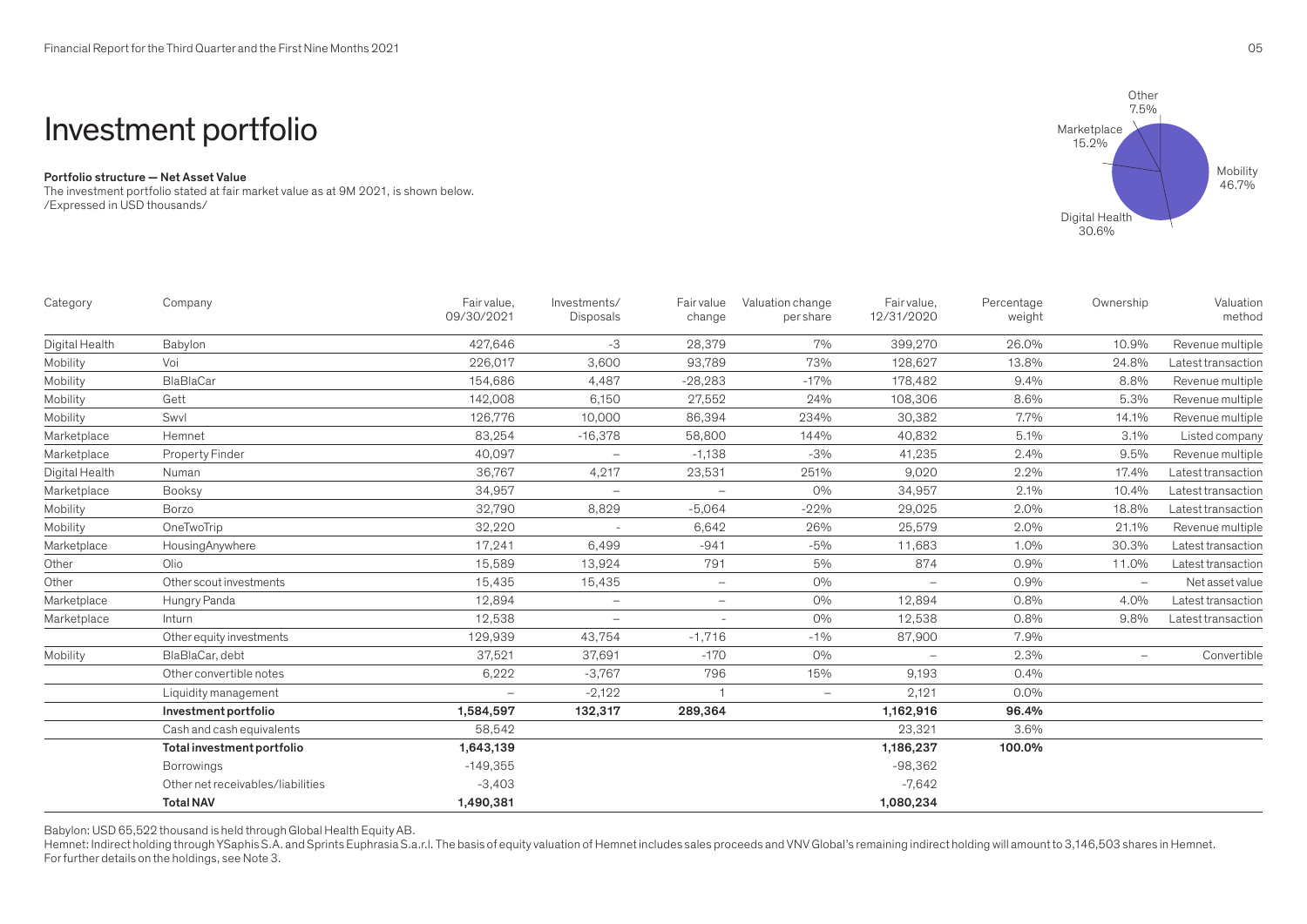# Change in financial assets at fair value through profit or loss per Q3 2021, is shown below. /Expressed in USD thousands/

| Category       | Company                           | Fair value,<br>09/30/2021 | Investments/<br>Disposals | <b>Fair value</b><br>change | Valuation change<br>per share | Fair value,<br>06/30/2021 | Percentage<br>weight | Ownership                | Valuation method   |
|----------------|-----------------------------------|---------------------------|---------------------------|-----------------------------|-------------------------------|---------------------------|----------------------|--------------------------|--------------------|
| Digital Health | Babylon                           | 427.646                   | $\overline{\phantom{0}}$  | 5.373                       | 1%                            | 422,272                   | 26.0%                | 10.9%                    | Revenue multiple   |
| Mobility       | Voi                               | 226,017                   | 3,600                     | 93,789                      | 73%                           | 128,627                   | 13.8%                | 24.8%                    | Latest transaction |
| Mobility       | BlaBlaCar                         | 154,686                   | $\overline{\phantom{0}}$  | $-38,100$                   | $-20%$                        | 192,786                   | 9.4%                 | 8.8%                     | Revenue multiple   |
| Mobility       | Gett                              | 142,008                   | 1,150                     | 1,908                       | 1%                            | 138,949                   | 8.6%                 | 5.3%                     | Revenue multiple   |
| Mobility       | Swyl                              | 126,776                   | 10,000                    | 85,374                      | 223%                          | 31,402                    | 7.7%                 | 14.1%                    | Revenue multiple   |
| Marketplace    | Hemnet                            | 83,254                    | $-16,378$                 | $-11,474$                   | $-12%$                        | 111,106                   | 5.1%                 | 3.1%                     | Listed company     |
| Marketplace    | Property Finder                   | 40,097                    | $\overline{\phantom{0}}$  | $-2,584$                    | $-6%$                         | 42,681                    | 2.4%                 | 9.5%                     | Revenue multiple   |
| Digital Health | Numan                             | 36,767                    | 4,217                     | 23,531                      | 251%                          | 9,020                     | $2.2\%$              | 17.4%                    | Latest transaction |
| Marketplace    | Booksy                            | 34,957                    | $\overline{\phantom{0}}$  | $\overline{\phantom{m}}$    | $O\%$                         | 34,957                    | 2.1%                 | 10.4%                    | Latest transaction |
| Mobility       | <b>Borzo</b>                      | 32,790                    | 8,829                     | $-1,874$                    | $-12%$                        | 25,835                    | $2.0\%$              | 18.8%                    | Latest transaction |
| Mobility       | OneTwoTrip                        | 32,220                    | $\overline{\phantom{0}}$  | $-2,528$                    | $-7%$                         | 34,749                    | 2.0%                 | 21.1%                    | Revenue multiple   |
| Marketplace    | HousingAnywhere                   | 17,241                    | $\overline{\phantom{0}}$  | $-346$                      | $-2%$                         | 17,587                    | 1.0%                 | 30.3%                    | Latest transaction |
| Other          | Olio                              | 15,589                    | 13,924                    | 791                         | 5%                            | 874                       | 0.9%                 | 11.0%                    | Latest transaction |
| Other          | Other scout investments           | 15,435                    | 6,600                     | $\overline{\phantom{0}}$    | $O\%$                         | 8,835                     | 0.9%                 | $\overline{\phantom{a}}$ | Net asset value    |
| Marketplace    | Hungry Panda                      | 12,894                    | $\overline{\phantom{0}}$  | $\overline{\phantom{0}}$    | $O\%$                         | 12,894                    | $0.8\%$              | 4.0%                     | Latest transaction |
| Marketplace    | Inturn                            | 12,538                    |                           | $\overline{\phantom{a}}$    | $O\%$                         | 12,538                    | 0.8%                 | 9.8%                     | Latest transaction |
|                | Other equity investments          | 129,939                   | 9,986                     | $-3,017$                    | $-2%$                         | 122,970                   | 7.9%                 |                          |                    |
| Mobility       | BlaBlaCar, debt                   | 37,521                    | $\overline{\phantom{0}}$  | $-158$                      | $O\%$                         | 37,680                    | 2.3%                 | $\overline{\phantom{m}}$ | Convertible        |
|                | Other convertible notes           | 6,222                     | $-19,826$                 | 107                         | 2%                            | 25,941                    | 0.4%                 |                          |                    |
|                | Liquidity management              |                           | $-1,874$                  | $\overline{\phantom{0}}$    | $\overline{\phantom{0}}$      | 1.874                     | $0.0\%$              | $\overline{\phantom{a}}$ |                    |
|                | Investment portfolio              | 1,584,597                 | 20,228                    | 150,792                     |                               | 1,413,577                 | 96.4%                |                          |                    |
|                | Cash and cash equivalents         | 58,542                    |                           |                             |                               | 83,443                    | 3.6%                 |                          |                    |
|                | Total investment portfolio        | 1,643,139                 |                           |                             |                               | 1,497,020                 | 100.0%               |                          |                    |
|                | <b>Borrowings</b>                 | $-149,355$                |                           |                             |                               | $-152,612$                |                      |                          |                    |
|                | Other net receivables/liabilities | $-3,403$                  |                           |                             |                               | $-3,544$                  |                      |                          |                    |
|                | <b>Total NAV</b>                  | 1,490,381                 |                           |                             |                               | 1,340,864                 |                      |                          |                    |

Babylon: USD 65,522 thousand is held through Global Health Equity AB.

Swvl: During the first quarter of 2021, VNV Global invested USD 10 mln through a convertible loan note. Equity and convertible loan note investments in Swvl are reported net this quarter.

Hemnet: Indirect holding through YSaphis S.A. and Sprints Euphrasia S.a.r.l. The basis of equity valuation of Hemnet includes sales proceeds and VNV Global's remaining indirect holding will amount to 3,146,503 shares in He For further details on the holdings, see Note 3.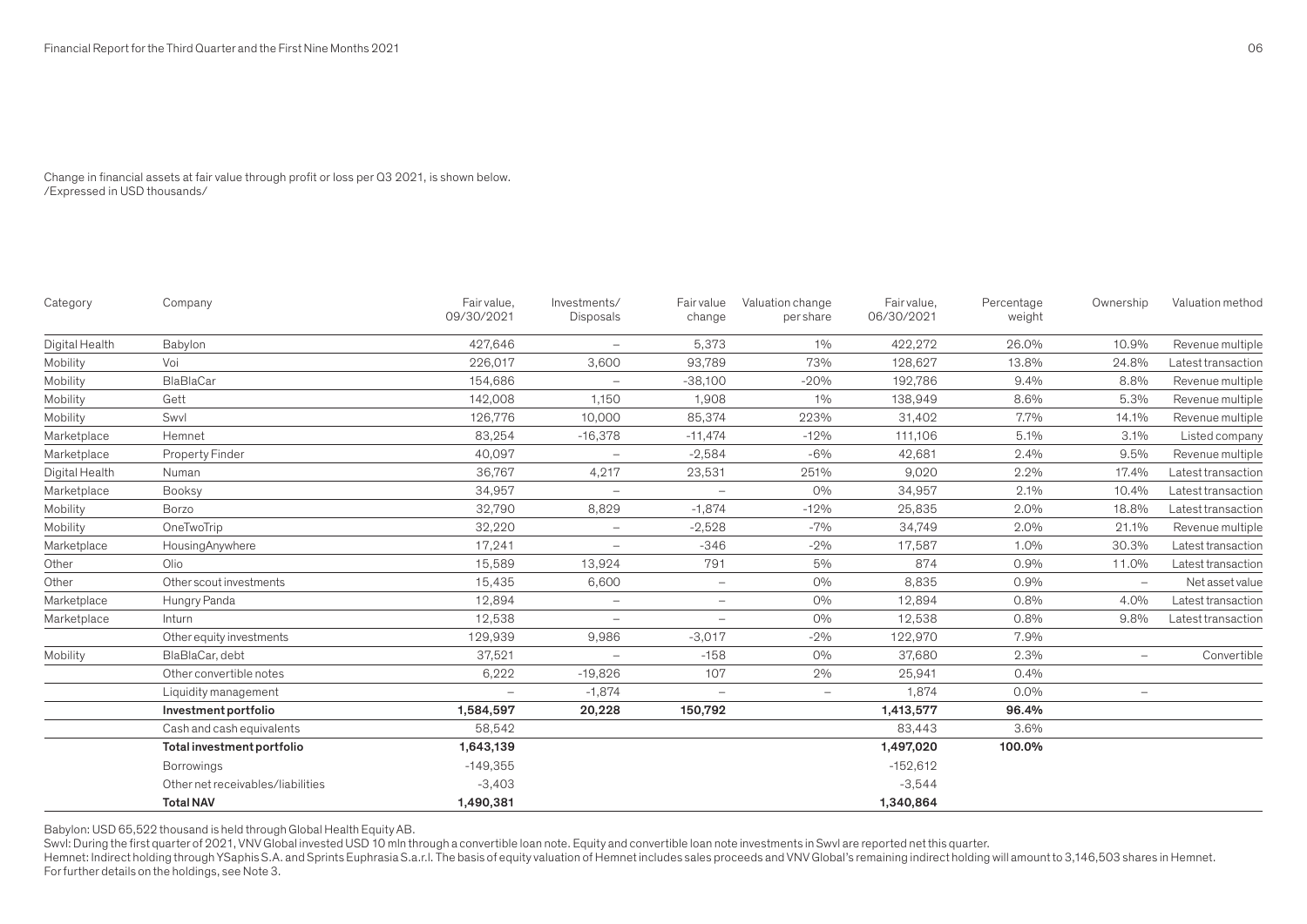# Portfolio events

# Investment activities during the nine-month period 2021

During the nine-month period 2021, net investments in financial assets, excluding liquidity management investments, were USD 178.0 mln (2020: 44.0) and proceeds from sales, excluding liquidity management investments, were USD 43.5 mln (2020: –).

#### Current portfolio Babylon

During the quarter Babylon announced its financial and operating results for the six months 2021. The company highlighted that its revenue for the first six months increased 472% yoy. Babylon is expected to list via its announced SPAC merger soon after the Alkuri shareholder meeting on October 20, 2021. For additional information on Babylon please see their [investor relations page.](https://www.babylonhealth.com/us/investor-relations)

# BlaBlaCar

BlaBlaCar is still recovering from the COVID crisis of last year, even though travel has started to pick up, the company is experiencing fewer rides than expected due to a lack of supply in primarily developed markets.

BlaBlaCar ended the third quarter with 113.1 million members and noted 15.0 million passengers, a 6% increase compared to the same quarter in 2020.

# Voi

Voi continued to see strong activity during the European summer and Q3 reaching all-time high in usage and revenues – registering over 25 million rides, up almost 3x year over year. Regulation in Europe continues with 41% of Voi revenue coming from regulated cities.

# Swvl

During the third quarter, Swvl announced it reached a SPAC merger agreement with Queen's Gambit Growth Capital. The proposed transaction significantly revalues VNV's investment in Swvl. The SPAC merger is expected to be completed in 4Q21. For information on Swvl, their ongoing SPAC transaction and recent results announcement, please see the company's [investor](https://regular.swvl.com/investor-relations)  [relations page](https://regular.swvl.com/investor-relations).

### Gett

Gett is continuing its transition to become a cloudbased software for enterprises that aggregates all existing corporate transportation providers onto a single platform, allowing businesses to manage all of their ground transportation spend. Gett also expands its clients' coverage by connecting them to a grid of transportation providers globally.

### Borzo (Dostavista)

Dostavista, a leading same-day delivery service, closed a Series C funding round of USD 35 mln during the quarter. VNV participated with USD 3.5 mln in the round. Following the transaction, VNV's stake is valued to USD 32.8 mln. In connection with the funding round, Dostavista changed its name to Borzo.

### Numan

During the third quarter Numan announced a USD 40 mln funding round led by White Star. The transaction significantly revalued VNV Global's investment to USD 36.8 mln. VNV Global participated in the round with USD 4.2 mln through an existing outstanding convertible note.

### New investments during the third quarter

VNV Global invested USD 18.4 mln in new companies during the third quarter.

# Breadfast

VNV Global invested USD 7 mln in Breadfast, an Egyptian platform for fresh grocery delivery.

# Collectiv Food

VNV Global invested USD 6.8 mln into Collectiv Food, a British B2B food marketplace. See the Management Report in the Financial Report for the Second Quarter for more information.

### Flo/Palta

VNV Global invested USD 7.7 mln into Palta and Flo as part of larger funding rounds at both companies. VNV Global's investment was done through Global Health Equity II. Flo is a world leading period and cycletracking app with over 40 million active users. Palta is a health and wellness focused app builder. Palta has a number of products in its portfolio including Flo, Simple Fasting, Zing Fitness Coach to name a few.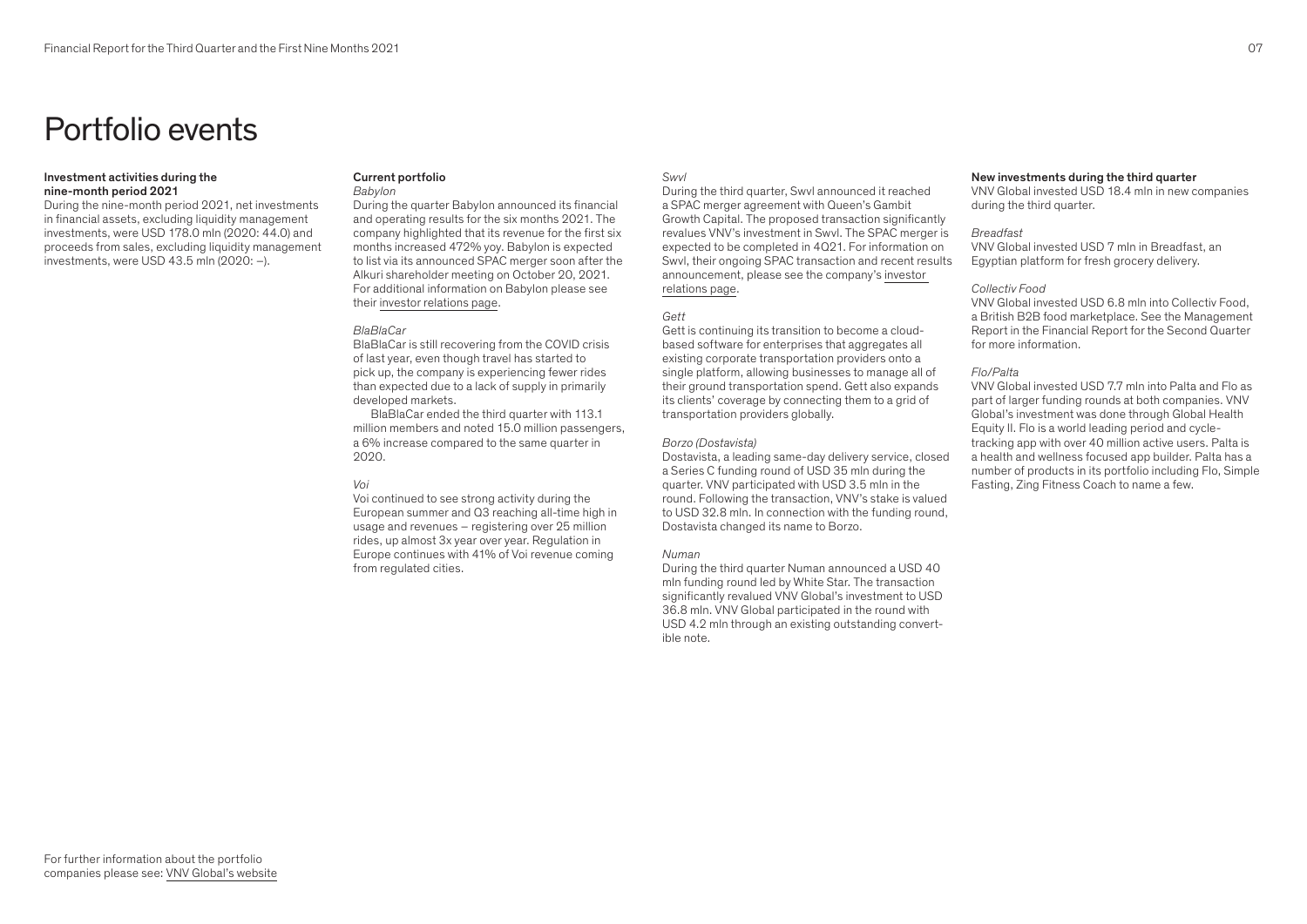# Financial information

### Group – results for the nine-month period 2021 and net asset value

During the period, the result from financial assets at fair value through profit or loss amounted to USD 289.36 mln (2020: 44.33).

Net operating expenses (defined as operating expenses less other operating income) amounted to USD -11.26 mln (2020: -6.34). The increase in net operating expenses is mainly related to short-term incentive program and the increase in numbers of shares to vest in the long-term incentive program LTIP 2018. The expenses for LTIP 2018 are recognised in the income statement as a personnel cost with a corresponding increase in equity and has no cash flow impact except for social cost.

Net financial items were USD -1.15 mln (2020: -8.35), mainly related to bond interest expense and SEK/USD depreciation.

Net result for the period was USD 276.95 mln (2020: 29.64).

Total shareholders' equity amounted to USD 1,490.38 mln on September 30, 2021 (December 31, 2020: 1,080.23).

### Liquid assets

Cash and cash equivalents of the group amounted to USD 58.54 mln (December 31, 2020: 23.32). The liquid asset investments amounted to USD – mln (September 30, 2020: 15.77).

### Group – results for the third quarter 2021

During the third quarter, the result from financial assets at fair value through profit or loss amounted to USD 150.79 mln (2020: 45.71)

Net operating expenses (defined as operating expenses less other operating income) amounted to USD -1.76 mln (2020: -2.51).

Net financial items were USD 0.12 mln (2020: -4.87), mainly related to bond interest expense and SEK/USD depreciation.

Net result for the quarter was USD 149.45 mln (2020: 38.33).

### Covid-19 impact on the investment portfolio

During 2021, VNV Global's portfolio companies, to various degrees, have seen direct and indirect effects on their operations in the wake of Covid-19. The effects and aftermath of the Covid-19 pandemic have been reflected in the valuations of each holding. Note 3 discloses valuations of the largest holdings.

#### Risks and risk management

For a more detailed description of risks and risk management, please see the section "Risk and risk management" within the annual report 2020.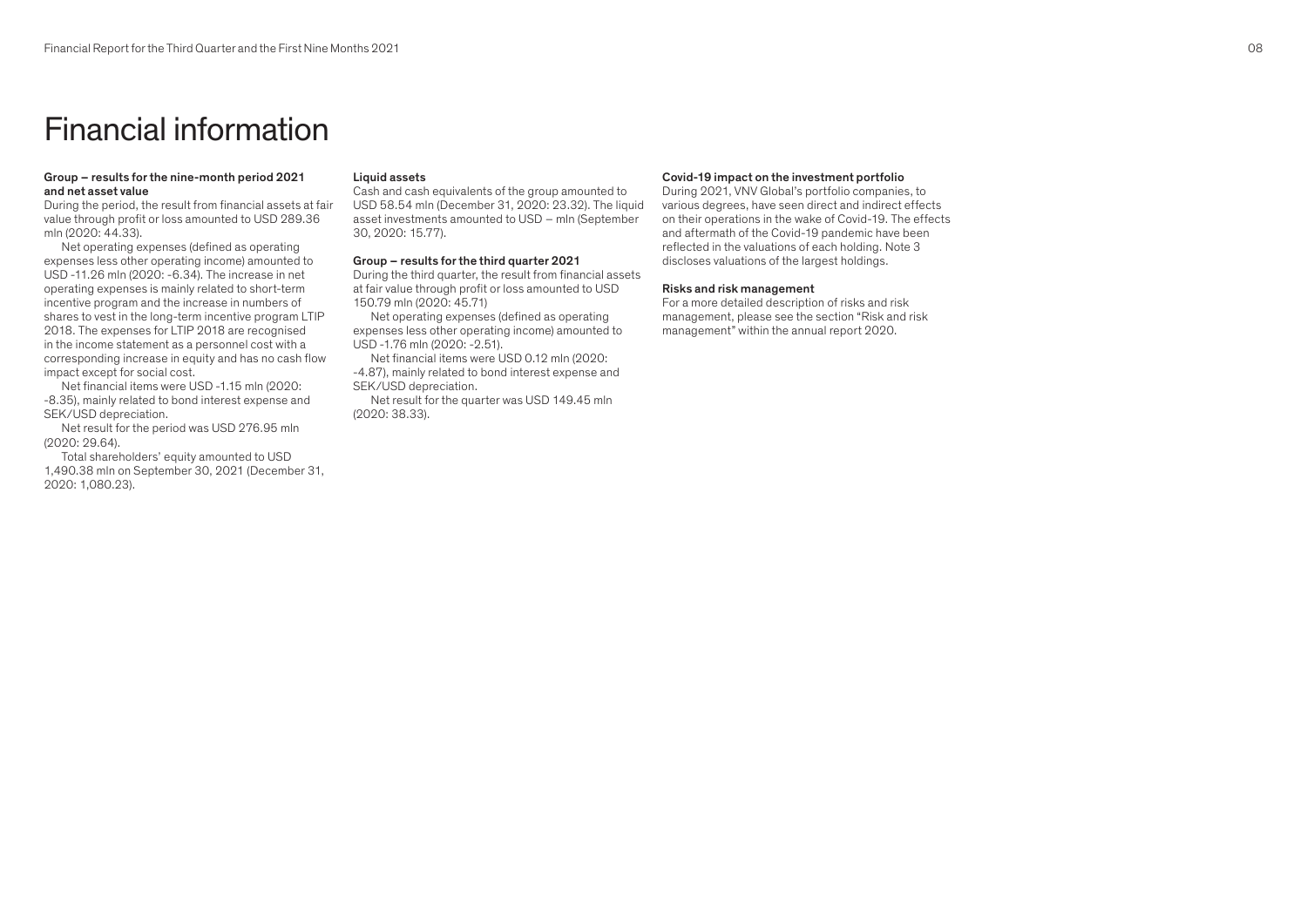# Income statements **Group**

| /Expressed in USD thousands/                                       | 9M 2021                  | 9M 2020                  | Q3 2021  | Q3 2020                  | FY 2020                  |
|--------------------------------------------------------------------|--------------------------|--------------------------|----------|--------------------------|--------------------------|
| Result from financial assets at fair value through profit or loss* | 289,364                  | 44,326                   | 150,792  | 45,705                   | 232,645                  |
| Other operating income                                             | 316                      | 249                      | 100      | 82                       | 286                      |
| Operating expenses                                                 | $-11,577$                | $-6,590$                 | $-1,860$ | $-2,590$                 | $-10,210$                |
| Operating result                                                   | 278,103                  | 37,985                   | 149,032  | 43,197                   | 222,721                  |
| Financial income and expenses                                      |                          |                          |          |                          |                          |
| Interest income                                                    | 285                      | 166                      | 254      | 22                       | 176                      |
| Interest expense                                                   | $-6,196$                 | $-3,789$                 | $-2,442$ | $-1,383$                 | $-5,370$                 |
| Currency exchange gains/losses, net                                | 4,762                    | $-4,723$                 | 2,309    | $-3,534$                 | $-10,194$                |
| Other financial income                                             | $\overline{\phantom{m}}$ | $\overline{\phantom{a}}$ |          | 28                       | $\overline{\phantom{0}}$ |
| Net financial items                                                | $-1,149$                 | $-8,346$                 | 121      | $-4,867$                 | $-15,388$                |
| Result before tax                                                  | 276,954                  | 29,639                   | 149,153  | 38,330                   | 207,333                  |
| Taxation                                                           | $-3$                     | $\overline{\phantom{a}}$ | 294      | $\overline{\phantom{0}}$ | $-405$                   |
| Net result for the financial period                                | 276,951                  | 29,639                   | 149,447  | 38,330                   | 206,928                  |
| Earnings per share (in USD)                                        | 2.65                     | 0.35                     | 1.41     | 0.42                     | 2.38                     |
| Diluted earnings per share (in USD)                                | 2.63                     | 0.35                     | 1.40     | 0.42                     | 2.35                     |

\* Financial assets at fair value through profit or loss (including listed bonds) are carried at fair value. Gains or losses arising from changes in the fair value of the 'financial assets at fair value through profit or lo category are presented in the income statement within 'Result from financial assets at fair value through profit or loss' in the period in which they arise.

# Statement of comprehensive income

| /Expressed in USD thousands/                                                                                                                                                                                                      | 9M 2021 | 9M 2020 | Q3 2021 | Q3 2020 | FY 2020 |
|-----------------------------------------------------------------------------------------------------------------------------------------------------------------------------------------------------------------------------------|---------|---------|---------|---------|---------|
| Net result for the financial period                                                                                                                                                                                               | 276.951 | 29.639  | 149.447 | 38,330  | 206,928 |
| Other comprehensive income for the period                                                                                                                                                                                         |         |         |         |         |         |
| $\mathbf{r}$ , and the contract of the contract of the contract of the contract of the contract of the contract of the contract of the contract of the contract of the contract of the contract of the contract of the contract o |         |         |         |         |         |

# Items that may be classified subsequently to profit or loss: Currency translation differences – – – – – Total other comprehensive income for the period – – – – – Total comprehensive income for the period 206,928 29,639 29,639 29,639 29,639 29,639 29,6330 206,928

Total comprehensive income for the years above is entirely attributable to the equity holders of the parent company.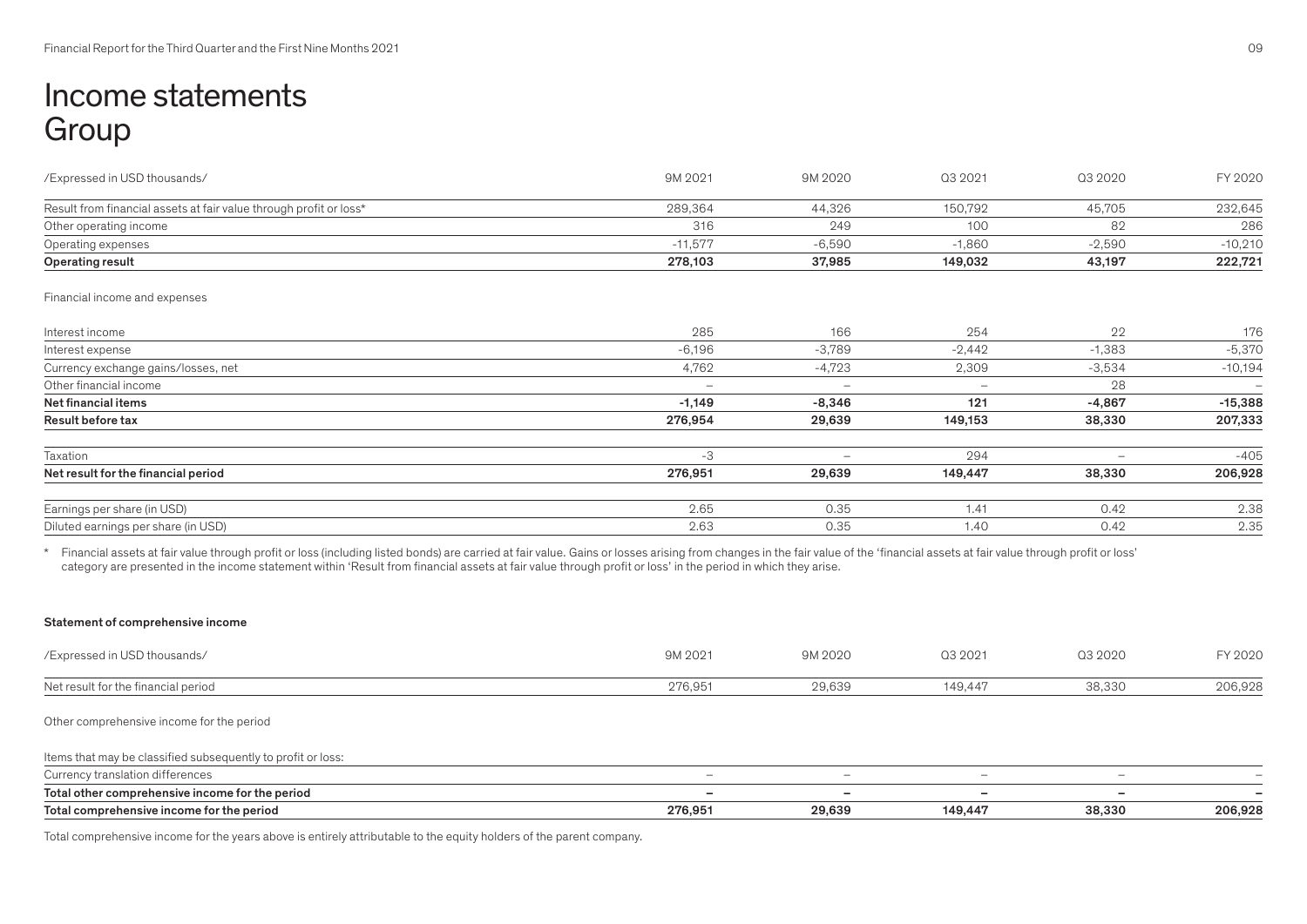# Balance sheet Group

| Total assets                                          | 1,644,319 | 996,521               | 1,188,567  |
|-------------------------------------------------------|-----------|-----------------------|------------|
| Total current assets                                  | 59,210    | 81,553                | 24,824     |
| Cash and cash equivalents                             | 58,542    | 80,599                | 23,321     |
| Other current receivables                             | 462       | 420                   | 1,125      |
| Tax receivables                                       | 206       | 534                   | 378        |
| Current assets                                        |           |                       |            |
| Total financial non-current assets                    | 1,584,597 | 914,119               | 1,162,916  |
| Financial assets at fair value through profit or loss | 1,584,597 | 914,119               | 1,162,916  |
| Financial non-current assets                          |           |                       |            |
| Total tangible non-current assets                     | 512       | 849                   | 827        |
| Property, plant and equipment                         | 512       | 849                   | 827        |
| Tangible non-current assets                           |           |                       |            |
| Non-current assets                                    |           |                       |            |
| /Expressed in USD thousands/                          |           | 09/30/2021 09/30/2020 | 12/31/2020 |

| /Expressed in USD thousands/                      |           | 09/30/2021 09/30/2020 12/31/2020 |           |  |
|---------------------------------------------------|-----------|----------------------------------|-----------|--|
| Shareholders' equity                              |           |                                  |           |  |
| (including net result for the financial period)   | 1,490,381 | 902,669                          | 1,080,234 |  |
| Non-current liabilities                           |           |                                  |           |  |
| Interest bearing liabilities                      |           |                                  |           |  |
| Long-term debts and leasing liabilities           | 149,446   | 89,395                           | 98,743    |  |
| Total non-current liabilities                     | 149,446   | 89,395                           | 98,743    |  |
| Current liabilities                               |           |                                  |           |  |
| Non-interest bearing current liabilities          |           |                                  |           |  |
| Tax payables                                      | 28        |                                  | 44        |  |
| Other current liabilities and leasing liabilities | 1,432     | 1,134                            | 4,952     |  |
| Accrued expenses                                  | 3,032     | 3,323                            | 4,594     |  |
| <b>Total current liabilities</b>                  | 4,492     | 4,457                            | 9,590     |  |
| Total shareholders' equity and liabilities        | 1,644,319 | 996,521                          | 1,188,567 |  |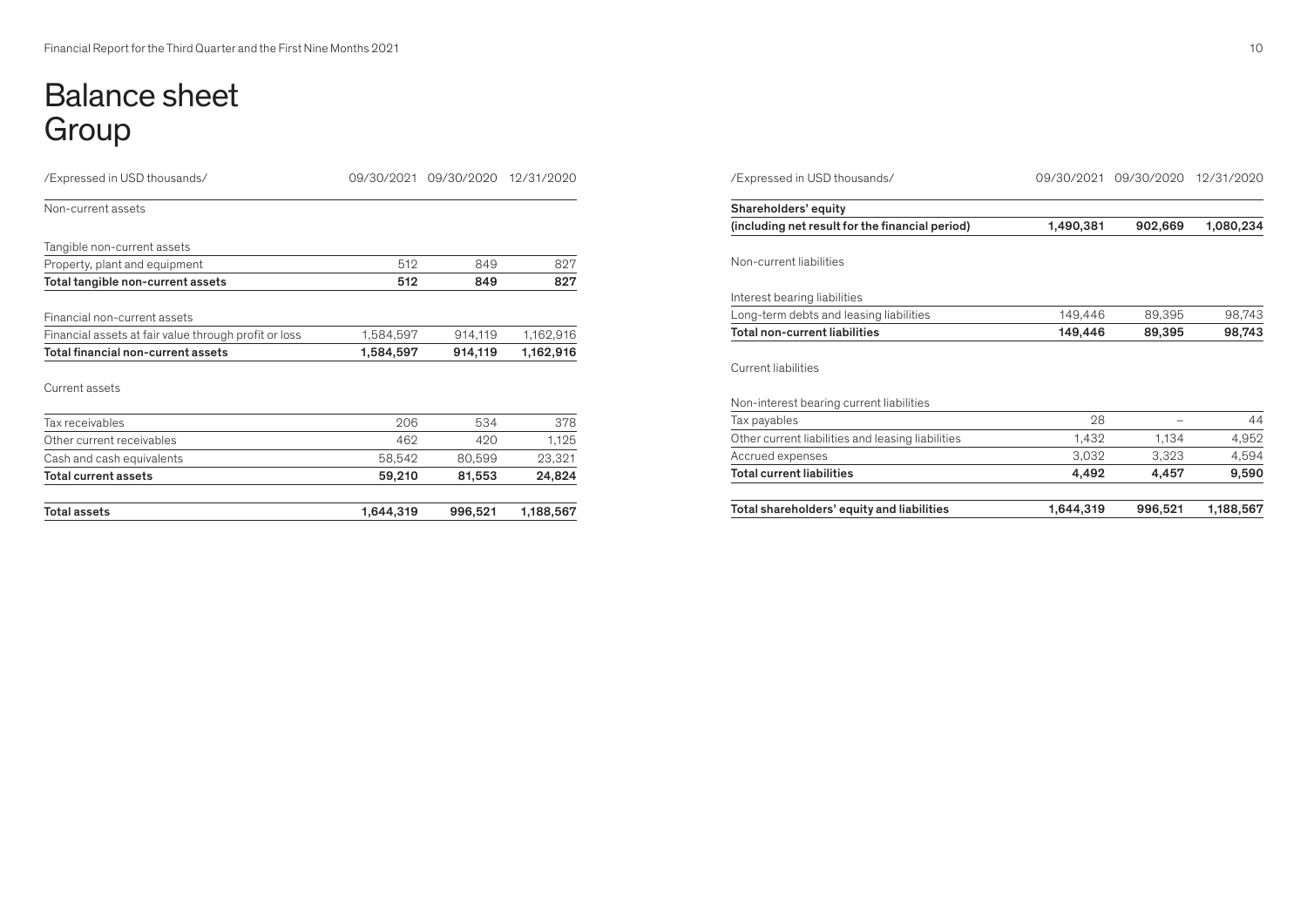# Statement of Changes in Equity Group

| /Expressed in USD thousands/                                                    | Note<br>Share capital Additional paid in capital |                          |                          | Retained earnings | Total                    |
|---------------------------------------------------------------------------------|--------------------------------------------------|--------------------------|--------------------------|-------------------|--------------------------|
| Balance at January 1, 2020                                                      |                                                  | 14                       |                          | 776,970           | 776,984                  |
| Net result for the period January 1, 2020 to September 30, 2020                 |                                                  |                          |                          | 29,639            | 29,639                   |
| Other comprehensive income for the period                                       |                                                  |                          |                          |                   |                          |
| Currency translation differences                                                |                                                  |                          |                          |                   |                          |
| Total comprehensive income for the period January 1, 2020 to September 30, 2020 |                                                  |                          |                          | 29,639            | 29,639                   |
| Transactions with owners:                                                       |                                                  |                          |                          |                   |                          |
| Rights issue                                                                    |                                                  | 180                      | 99,039                   |                   | 99,219                   |
| Rights issue, cost                                                              |                                                  |                          | $-3,994$                 |                   | $-3,994$                 |
| Bonus share issue                                                               |                                                  | 775                      |                          | $-775$            |                          |
| Value of employee services:                                                     |                                                  |                          |                          |                   |                          |
| - Share-based long-term incentive program                                       | 6                                                | 28                       |                          | 793               | 821                      |
| Total transactions with owners                                                  |                                                  | 983                      | 95,045                   | 18                | 96,046                   |
| Balance at September 30, 2020                                                   |                                                  | 997                      | 95,045                   | 806,627           | 902,669                  |
| Balance at January 1, 2020                                                      |                                                  | 14                       | $\sim$                   | 776,970           | 776,984                  |
| Net result for the period January 1, 2020 to December 31, 2020                  |                                                  | $\overline{\phantom{a}}$ |                          | 206,928           | 206,928                  |
| Other comprehensive income for the period                                       |                                                  |                          |                          |                   |                          |
| Currency translation differences                                                |                                                  | $\overline{\phantom{0}}$ |                          |                   |                          |
| Total comprehensive income for the year January 1, 2020 to December 31, 2020    |                                                  | $\overline{\phantom{0}}$ | $\overline{\phantom{0}}$ | 206,928           | 206,928                  |
| Transactions with owners:                                                       |                                                  |                          |                          |                   |                          |
| Rights issue                                                                    |                                                  | 180                      | 99,039                   |                   | 99,219                   |
| Rights issue, cost                                                              |                                                  | $\overline{\phantom{0}}$ | $-3,994$                 |                   | $-3,994$                 |
| Bonus share issue                                                               |                                                  | 775                      |                          | $-775$            | $\overline{\phantom{0}}$ |
| Value of employee services:                                                     |                                                  |                          |                          |                   |                          |
| - Share-based long-term incentive program                                       | 6                                                | 28                       |                          | 1,069             | 1,097                    |
| Total transactions with owners                                                  |                                                  | 983                      | 95,045                   | 294               | 96,322                   |
| Balance at December 31, 2020                                                    |                                                  | 997                      | 95,045                   | 984,192           | 1,080,234                |
| Balance at January 1, 2021                                                      |                                                  | 997                      | 95,045                   | 984,192           | 1,080,234                |
| Net result for the period January 1, 2021 to September 30, 2021                 |                                                  |                          |                          | 276,951           | 276,951                  |
| Other comprehensive income for the period                                       |                                                  |                          |                          |                   |                          |
| Currency translation differences                                                |                                                  |                          |                          |                   |                          |
| Total comprehensive income for the period January 1, 2021 to September 30, 2021 |                                                  | $\overline{\phantom{a}}$ | $\overline{\phantom{0}}$ | 276,951           | 276,951                  |
| Transactions with owners:                                                       |                                                  |                          |                          |                   |                          |
| Directed share issue                                                            |                                                  | 141                      | 140,322                  |                   | 140,463                  |
| Directed share issue, cost                                                      |                                                  |                          | $-4,828$                 |                   | $-4,828$                 |
| Buy-back of own shares                                                          |                                                  |                          |                          | $-4,758$          | $-4,758$                 |
| Value of employee services:                                                     |                                                  |                          |                          |                   |                          |
| - Share-based long-term incentive program                                       | 6                                                | 5                        |                          | 2,314             | 2,319                    |
| <b>Total transactions with owners</b>                                           |                                                  | 146                      | 135,494                  | $-2,444$          | 133,196                  |
| Balance at September 30, 2021                                                   |                                                  | 1,143                    | 230,539                  | 1,258,699         | 1,490,381                |
|                                                                                 |                                                  |                          |                          |                   |                          |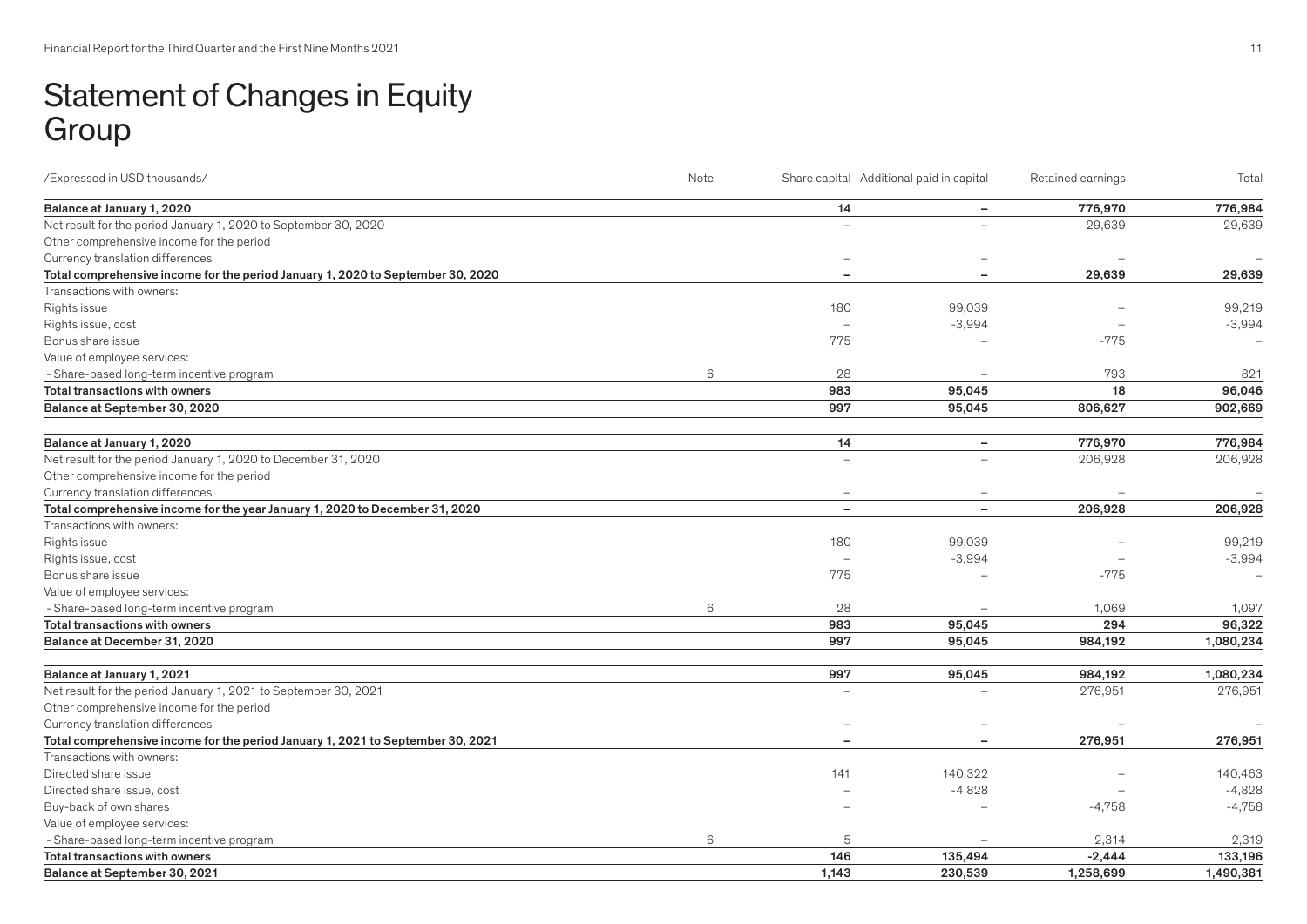# Cash flow statements Group

| /Expressed in USD thousands/                                      | 9M 2021                  | 9M 2020                  | Q3 2021                  | Q3 2020                  | FY 2020                         |
|-------------------------------------------------------------------|--------------------------|--------------------------|--------------------------|--------------------------|---------------------------------|
| Operating activities                                              |                          |                          |                          |                          |                                 |
| Result before tax                                                 | 276,955                  | 29,639                   | 149,153                  | 38,330                   | 207,333                         |
| Adjustment for:                                                   |                          |                          |                          |                          |                                 |
| Interest income                                                   | $-285$                   | $-166$                   | $-254$                   | $-21$                    | $-176$                          |
| Interest expense                                                  | 6,196                    | 3,789                    | 2,442                    | 1,384                    | 5,370                           |
| Currency exchange gains/-losses                                   | $-4,762$                 | 4,723                    | $-2,309$                 | 3,534                    | 10,194                          |
| Depreciation                                                      | 271                      | 263                      | 87                       | $-58$                    | 384                             |
| Result from financial assets at fair value through profit or loss | $-289,364$               | $-44,326$                | $-150,792$               | $-45,705$                | $-232,645$                      |
| Other non-cash adjustments                                        | 2,314                    | 2,478                    | 71                       | 2,152                    | 1,253                           |
| Change in current receivables                                     | 880                      | 80                       | 836                      | 24                       | $-549$                          |
| Change in current liabilities                                     | $-2,116$                 | $-782$                   | $-657$                   | $-301$                   | 1,300                           |
| Net cash used in operating activities                             | $-9,911$                 | $-4,302$                 | $-1,423$                 | $-661$                   | $-7,536$                        |
| Investments in financial assets                                   | $-180,986$               | $-60,014$                | $-65,680$                | $-38,258$                | $-134,710$                      |
| Sales of financial assets                                         | 45,594                   | 21,026                   | 45,347                   | 3,283                    | 36,861                          |
| Dividend and coupon income                                        | 106                      | 122                      | 106                      |                          | 1,222                           |
| Tax paid                                                          | 153                      | $-447$                   | 193                      | $-447$                   | $-577$                          |
| Net cash flow used in operating activities                        | $-145,044$               | $-43,615$                | $-21,457$                | $-36,083$                | $-104,740$                      |
| Investment activities                                             |                          |                          |                          |                          |                                 |
| Investments in office equipment                                   | $\overline{\phantom{m}}$ | $\overline{\phantom{m}}$ | $\overline{\phantom{m}}$ | $\overline{\phantom{m}}$ |                                 |
| Net cash flow used in investment activities                       |                          | $\overline{\phantom{0}}$ |                          | $\overline{\phantom{m}}$ |                                 |
| Financing activities                                              |                          |                          |                          |                          |                                 |
| Rights issue, net                                                 | 135,635                  | 95,225                   |                          | 95,225                   | 95,225                          |
| Proceeds from borrowings, net                                     | 57,730                   | 15,551                   | $-85$                    |                          | 15,551                          |
| Interest paid for borrowings                                      | $-4,858$                 | $-3,395$                 | $-2,133$                 | $-1,232$                 | $-4,688$                        |
| Repayment of lease liabilities                                    | $-265$                   | $-223$                   | $-82$                    | $-73$                    | $-302$                          |
| Proceeds from LTIP issued to employees                            | 5                        | $\equiv$                 | $\overline{\phantom{0}}$ | $\overline{\phantom{0}}$ | $\overline{\phantom{a}}$        |
| Buy-back of own shares                                            | $-4,758$                 |                          |                          |                          | $\hspace{0.1mm}-\hspace{0.1mm}$ |
| Net cash flow from/used in financing activities                   | 183,489                  | 107,158                  | $-2,300$                 | 93,920                   | 105,786                         |
| Cash flow for the period                                          | 38,445                   | 63,543                   | $-23,757$                | 57,837                   | 1,046                           |
| Cash and cash equivalents at beginning of the period              | 23,321                   | 18,855                   | 83,443                   | 24,914                   | 18,855                          |
| Exchange gains/losses on cash and cash equivalents                | $-3,224$                 | $-1,799$                 | $-1,144$                 | $-2,152$                 | 3,420                           |
| Cash and cash equivalents at end of the period                    | 58,542                   | 80,599                   | 58,542                   | 80,599                   | 23,321                          |
|                                                                   |                          |                          |                          |                          |                                 |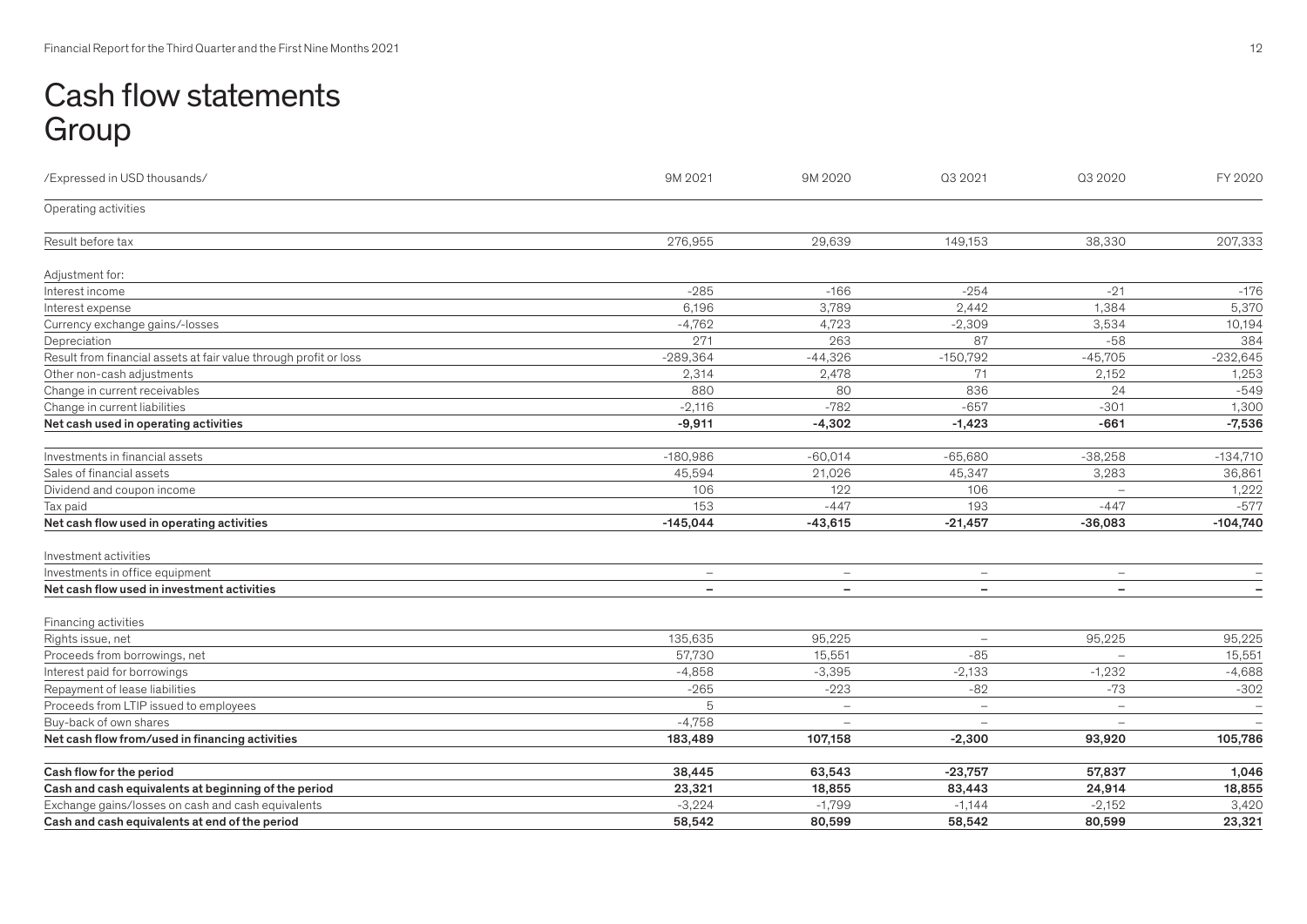# Income statement Parent

| /Expressed in SEK thousands/                                      | 9M 2021                  | 9M 2020                  | Q3 2021                  | Q3 2020                          | FY 2020   |
|-------------------------------------------------------------------|--------------------------|--------------------------|--------------------------|----------------------------------|-----------|
| Result from financial assets at fair value through profit or loss | $\overline{\phantom{m}}$ | 5,724                    | $\overline{\phantom{0}}$ | 4,083                            | 1,472     |
| Other operating income                                            |                          | 12,794                   |                          | 1,678                            | 13,172    |
| Operating expenses                                                | $-65,103$                | $-33,935$                | $-7,595$                 | $-9,450$                         | $-44,718$ |
| Operating result                                                  | $-65,103$                | $-15,417$                | $-7,595$                 | $-3,689$                         | $-30,074$ |
| Financial income and expenses                                     |                          |                          |                          |                                  |           |
| Interest income                                                   | 26,137                   | 10,837                   | 8,600                    | 8,797                            | 19,692    |
| Interest expense                                                  | $-53,326$                | $-15,221$                | $-21,167$                | $-12,629$                        | $-28,047$ |
| Currency exchange gains/losses, net                               | 7,387                    | 4,311                    | 169                      | 4,317                            | $-5,141$  |
| Net financial items                                               | $-19,802$                | $-73$                    | $-12,398$                | 485                              | $-13,496$ |
| Appropriations                                                    |                          |                          |                          |                                  |           |
| Group contribution                                                | $\overline{\phantom{0}}$ | $\overline{\phantom{m}}$ | $\overline{\phantom{m}}$ | $\overbrace{\phantom{12322111}}$ | 604       |
| Result before tax                                                 | $-84,905$                | $-15,490$                | $-19,993$                | $-3,204$                         | $-42,966$ |
| Taxation                                                          | $\overline{\phantom{a}}$ | $\overline{\phantom{0}}$ | $\overline{\phantom{a}}$ | $\overline{\phantom{0}}$         |           |
| Net result for the financial period                               | $-84,905$                | $-15,490$                | $-19,993$                | $-3,204$                         | $-42,966$ |
| Statement of comprehensive income                                 |                          |                          |                          |                                  |           |
| /Expressed in SEK thousands/                                      | 9M 2021                  | 9M 2020                  | Q3 2021                  | Q3 2020                          | FY 2020   |
| Net result for the financial period                               | $-84,905$                | $-15,490$                | $-19,993$                | $-3,204$                         | $-42,966$ |
| Other comprehensive income for the period                         |                          |                          |                          |                                  |           |
| Items that may be classified subsequently to profit or loss:      |                          |                          |                          |                                  |           |
| Currency translation differences                                  | $\overline{\phantom{a}}$ | $\overline{\phantom{0}}$ | $\overline{\phantom{0}}$ | $\overline{\phantom{a}}$         |           |
| Total other comprehensive income for the period                   |                          |                          |                          |                                  |           |
| Total comprehensive income for the period                         | $-84,905$                | $-15,490$                | $-19,993$                | $-3,204$                         | $-42,966$ |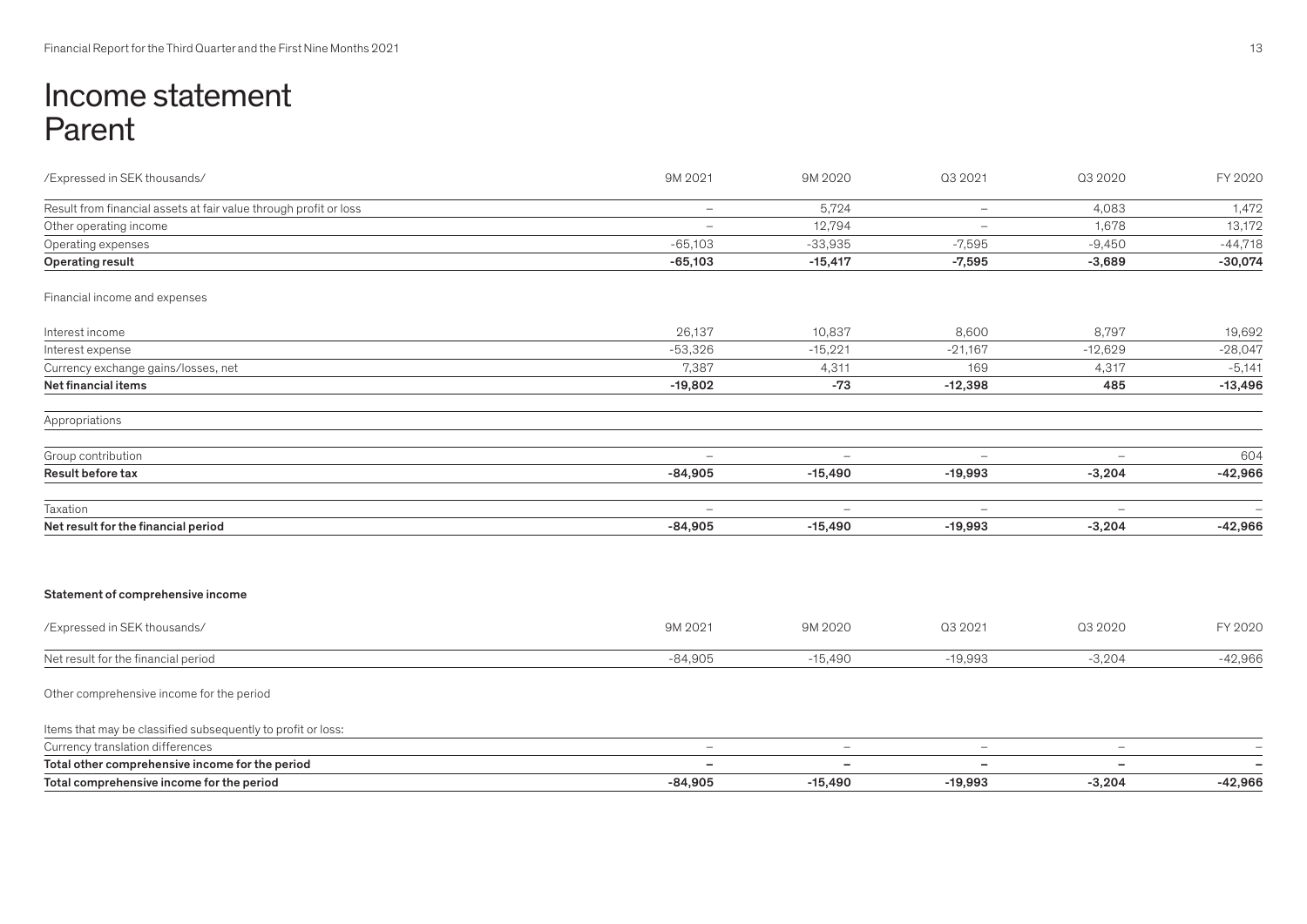# Balance sheet Parent

| /Expressed in SEK thousands/                          |           | 09/30/2021 09/30/2020 | 12/31/2020 |
|-------------------------------------------------------|-----------|-----------------------|------------|
| Non-current assets                                    |           |                       |            |
| Tangible non-current assets                           |           |                       |            |
| Property, plant and equipment                         |           | 1,263                 | 1,184      |
| Total tangible non-current assets                     |           | 1,263                 | 1,184      |
| Financial non-current assets                          |           |                       |            |
| Shares in subsidiaries                                | 9,002,271 | 6,809,656             | 7,442,432  |
| Financial assets at fair value through profit or loss |           | 122,333               |            |
| Receivables from Group companies                      | 581,235   | 592,134               | 603,033    |
| Total financial non-current assets                    | 9,583,506 | 7,524,123             | 8,045,465  |
| Current assets                                        |           |                       |            |
| Tax receivables                                       | 1,606     | 3,511                 | 3,076      |
| Other current receivables                             | 1,173     | 4,297                 | 934        |
| Cash and cash equivalents                             | 129,847   | 705,701               | 166,558    |
| Total current assets                                  | 132,626   | 713,509               | 170,568    |
| <b>Total assets</b>                                   | 9,716,132 | 8,238,895             | 8,217,217  |

| 8,238,895 | Total shareholders' equity and liabilities<br>9,716,132<br>8,217,217 |
|-----------|----------------------------------------------------------------------|
| 4,369     | 4,542<br>7,972                                                       |
| 2,999     | 2,223<br>4,080                                                       |
| 1,370     | 462<br>5,749                                                         |
|           | Non-interest bearing current liabilities                             |
|           |                                                                      |
| 803,284   | 1,305,023<br>804,330                                                 |
| 803,284   | 1,305,023<br>804,330                                                 |
|           |                                                                      |
|           |                                                                      |
| 7,431,242 | 8,406,567<br>7,404,915                                               |
| 7,421,472 | 8,395,586<br>7,395,145                                               |
| $-15,490$ | $-84,906$<br>$-42,966$                                               |
| 6,602,276 | 6,521,413<br>6,603,425                                               |
| 834,686   | 834,686<br>1,959,079                                                 |
|           |                                                                      |
| 9,770     | 10,981<br>9,770                                                      |
| 9,770     | 9,770<br>10,981                                                      |
|           |                                                                      |
|           | /Expressed in SEK thousands/<br>09/30/2021 09/30/2020<br>12/31/2020  |
|           |                                                                      |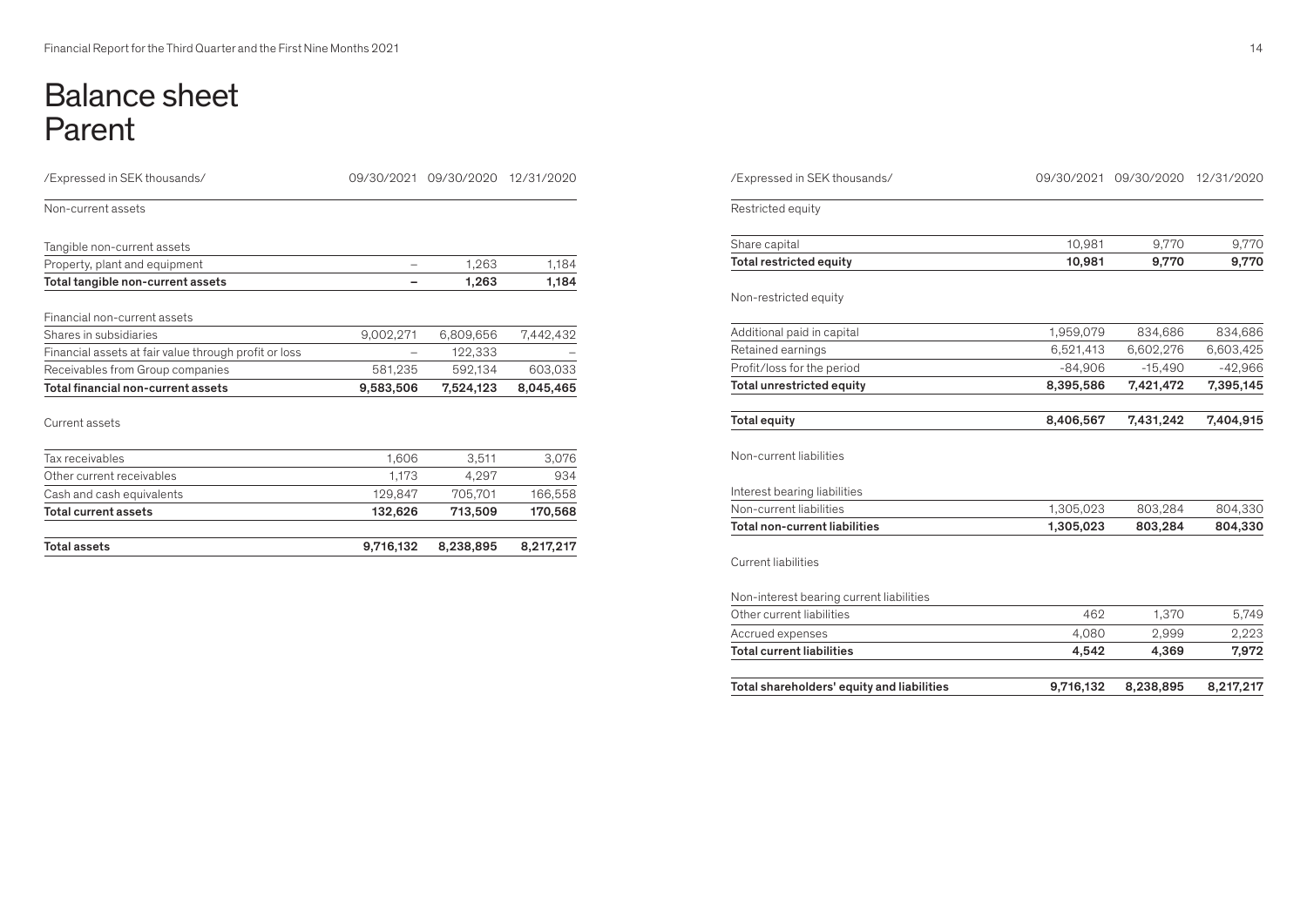# Statement of Changes in Equity Parent

| 100<br>Balance at January 1, 2020<br>45,648<br>$-31,740$<br>Net result for the period January 1, 2020 to September 30, 2020<br>$-15,490$<br>$\overline{\phantom{0}}$<br>Total comprehensive income for the period January 1, 2020 to September 30, 2020<br>$-15,490$<br>$\overline{\phantom{0}}$<br>÷<br>Transactions with owners:<br>Reclassification due to redomestication<br>$-45,648$<br>45,648<br>$\overline{\phantom{0}}$<br>1,585<br>869,950<br>Rights issue<br>$-35,264$<br>Rights issue, cost<br>$\equiv$<br>7,823<br>$-7,823$<br>Bonus share issue<br>Shareholder contribution<br>6,596,075<br>Value of employee services:<br>6<br>262<br>116<br>- Share-based long-term incentive program<br>9,670<br>789,038<br>6,634,016<br><b>Total transactions with owners</b><br>Balance at September 30, 2020<br>9,770<br>834,686<br>6,586,786<br>100<br>45,648<br>$-31,740$<br>Balance at January 1, 2020<br>Net result for the period January 1, 2020 to December 31, 2020<br>$-42,966$<br>$\overline{\phantom{0}}$<br>$-42,966$<br>Total comprehensive income for the period January 1, 2020 to December 31, 2020<br>$\overline{\phantom{0}}$<br>Transactions with owners:<br>Reclassification due to redomestication<br>$-45,648$<br>45,648<br>$\overline{\phantom{0}}$<br>Rights issue<br>1,585<br>869,950<br>$-35,264$<br>Rights issue, cost<br>7,823<br>$-7,823$<br>Bonus share issue<br>6,596,075<br>Shareholder contribution<br>Value of employee services:<br>6<br>262<br>1,265<br>- Share-based long-term incentive program<br>9,670<br>789,038<br>6,635,165<br>Total transactions with owners<br>Balance at December 31, 2020<br>9,770<br>834,686<br>6,560,459<br>9,770<br>834,686<br>6,560,459<br>7,404,915<br>Balance at January 1, 2021<br>Net result for the period January 1, 2021 to September 30, 2021<br>$-84,906$<br>$-84,906$<br>$\overline{\phantom{a}}$<br>$\overline{\phantom{a}}$<br>Total comprehensive income for the period January 1, 2021 to September 30, 2021<br>$-84,906$<br>$\qquad \qquad -$<br>Transactions with owners:<br>1,166<br>1,165,034<br>Directed share issue<br>$-40,641$<br>$-40,641$<br>Directed share issue, cost<br>Buy-back of own shares<br>$-40,385$<br>Value of employee services:<br>6<br>45<br>1,339<br>- Share-based long-term incentive program<br>Total transactions with owners<br>1,211<br>1,124,393<br>$-39,046$<br>$\overline{4}$<br>Balance at September 30, 2021<br>10,981<br>1,959,079<br>6,436,507 | /Expressed in SEK thousands/ | Note | Share capital Additional paid in capital | Retained earnings | Total     |
|---------------------------------------------------------------------------------------------------------------------------------------------------------------------------------------------------------------------------------------------------------------------------------------------------------------------------------------------------------------------------------------------------------------------------------------------------------------------------------------------------------------------------------------------------------------------------------------------------------------------------------------------------------------------------------------------------------------------------------------------------------------------------------------------------------------------------------------------------------------------------------------------------------------------------------------------------------------------------------------------------------------------------------------------------------------------------------------------------------------------------------------------------------------------------------------------------------------------------------------------------------------------------------------------------------------------------------------------------------------------------------------------------------------------------------------------------------------------------------------------------------------------------------------------------------------------------------------------------------------------------------------------------------------------------------------------------------------------------------------------------------------------------------------------------------------------------------------------------------------------------------------------------------------------------------------------------------------------------------------------------------------------------------------------------------------------------------------------------------------------------------------------------------------------------------------------------------------------------------------------------------------------------------------------------------------------------------------------------------------------------------------------------------------------------------------------------------------------------|------------------------------|------|------------------------------------------|-------------------|-----------|
|                                                                                                                                                                                                                                                                                                                                                                                                                                                                                                                                                                                                                                                                                                                                                                                                                                                                                                                                                                                                                                                                                                                                                                                                                                                                                                                                                                                                                                                                                                                                                                                                                                                                                                                                                                                                                                                                                                                                                                                                                                                                                                                                                                                                                                                                                                                                                                                                                                                                           |                              |      |                                          |                   | 14,008    |
|                                                                                                                                                                                                                                                                                                                                                                                                                                                                                                                                                                                                                                                                                                                                                                                                                                                                                                                                                                                                                                                                                                                                                                                                                                                                                                                                                                                                                                                                                                                                                                                                                                                                                                                                                                                                                                                                                                                                                                                                                                                                                                                                                                                                                                                                                                                                                                                                                                                                           |                              |      |                                          |                   | $-15,490$ |
|                                                                                                                                                                                                                                                                                                                                                                                                                                                                                                                                                                                                                                                                                                                                                                                                                                                                                                                                                                                                                                                                                                                                                                                                                                                                                                                                                                                                                                                                                                                                                                                                                                                                                                                                                                                                                                                                                                                                                                                                                                                                                                                                                                                                                                                                                                                                                                                                                                                                           |                              |      |                                          |                   | $-15,490$ |
|                                                                                                                                                                                                                                                                                                                                                                                                                                                                                                                                                                                                                                                                                                                                                                                                                                                                                                                                                                                                                                                                                                                                                                                                                                                                                                                                                                                                                                                                                                                                                                                                                                                                                                                                                                                                                                                                                                                                                                                                                                                                                                                                                                                                                                                                                                                                                                                                                                                                           |                              |      |                                          |                   |           |
|                                                                                                                                                                                                                                                                                                                                                                                                                                                                                                                                                                                                                                                                                                                                                                                                                                                                                                                                                                                                                                                                                                                                                                                                                                                                                                                                                                                                                                                                                                                                                                                                                                                                                                                                                                                                                                                                                                                                                                                                                                                                                                                                                                                                                                                                                                                                                                                                                                                                           |                              |      |                                          |                   |           |
|                                                                                                                                                                                                                                                                                                                                                                                                                                                                                                                                                                                                                                                                                                                                                                                                                                                                                                                                                                                                                                                                                                                                                                                                                                                                                                                                                                                                                                                                                                                                                                                                                                                                                                                                                                                                                                                                                                                                                                                                                                                                                                                                                                                                                                                                                                                                                                                                                                                                           |                              |      |                                          |                   | 871,535   |
|                                                                                                                                                                                                                                                                                                                                                                                                                                                                                                                                                                                                                                                                                                                                                                                                                                                                                                                                                                                                                                                                                                                                                                                                                                                                                                                                                                                                                                                                                                                                                                                                                                                                                                                                                                                                                                                                                                                                                                                                                                                                                                                                                                                                                                                                                                                                                                                                                                                                           |                              |      |                                          |                   | $-35,264$ |
|                                                                                                                                                                                                                                                                                                                                                                                                                                                                                                                                                                                                                                                                                                                                                                                                                                                                                                                                                                                                                                                                                                                                                                                                                                                                                                                                                                                                                                                                                                                                                                                                                                                                                                                                                                                                                                                                                                                                                                                                                                                                                                                                                                                                                                                                                                                                                                                                                                                                           |                              |      |                                          |                   |           |
|                                                                                                                                                                                                                                                                                                                                                                                                                                                                                                                                                                                                                                                                                                                                                                                                                                                                                                                                                                                                                                                                                                                                                                                                                                                                                                                                                                                                                                                                                                                                                                                                                                                                                                                                                                                                                                                                                                                                                                                                                                                                                                                                                                                                                                                                                                                                                                                                                                                                           |                              |      |                                          |                   | 6,596,075 |
|                                                                                                                                                                                                                                                                                                                                                                                                                                                                                                                                                                                                                                                                                                                                                                                                                                                                                                                                                                                                                                                                                                                                                                                                                                                                                                                                                                                                                                                                                                                                                                                                                                                                                                                                                                                                                                                                                                                                                                                                                                                                                                                                                                                                                                                                                                                                                                                                                                                                           |                              |      |                                          |                   |           |
|                                                                                                                                                                                                                                                                                                                                                                                                                                                                                                                                                                                                                                                                                                                                                                                                                                                                                                                                                                                                                                                                                                                                                                                                                                                                                                                                                                                                                                                                                                                                                                                                                                                                                                                                                                                                                                                                                                                                                                                                                                                                                                                                                                                                                                                                                                                                                                                                                                                                           |                              |      |                                          |                   | 378       |
|                                                                                                                                                                                                                                                                                                                                                                                                                                                                                                                                                                                                                                                                                                                                                                                                                                                                                                                                                                                                                                                                                                                                                                                                                                                                                                                                                                                                                                                                                                                                                                                                                                                                                                                                                                                                                                                                                                                                                                                                                                                                                                                                                                                                                                                                                                                                                                                                                                                                           |                              |      |                                          |                   | 7,432,724 |
|                                                                                                                                                                                                                                                                                                                                                                                                                                                                                                                                                                                                                                                                                                                                                                                                                                                                                                                                                                                                                                                                                                                                                                                                                                                                                                                                                                                                                                                                                                                                                                                                                                                                                                                                                                                                                                                                                                                                                                                                                                                                                                                                                                                                                                                                                                                                                                                                                                                                           |                              |      |                                          |                   | 7,431,242 |
|                                                                                                                                                                                                                                                                                                                                                                                                                                                                                                                                                                                                                                                                                                                                                                                                                                                                                                                                                                                                                                                                                                                                                                                                                                                                                                                                                                                                                                                                                                                                                                                                                                                                                                                                                                                                                                                                                                                                                                                                                                                                                                                                                                                                                                                                                                                                                                                                                                                                           |                              |      |                                          |                   |           |
|                                                                                                                                                                                                                                                                                                                                                                                                                                                                                                                                                                                                                                                                                                                                                                                                                                                                                                                                                                                                                                                                                                                                                                                                                                                                                                                                                                                                                                                                                                                                                                                                                                                                                                                                                                                                                                                                                                                                                                                                                                                                                                                                                                                                                                                                                                                                                                                                                                                                           |                              |      |                                          |                   | 14,008    |
|                                                                                                                                                                                                                                                                                                                                                                                                                                                                                                                                                                                                                                                                                                                                                                                                                                                                                                                                                                                                                                                                                                                                                                                                                                                                                                                                                                                                                                                                                                                                                                                                                                                                                                                                                                                                                                                                                                                                                                                                                                                                                                                                                                                                                                                                                                                                                                                                                                                                           |                              |      |                                          |                   | $-42,966$ |
|                                                                                                                                                                                                                                                                                                                                                                                                                                                                                                                                                                                                                                                                                                                                                                                                                                                                                                                                                                                                                                                                                                                                                                                                                                                                                                                                                                                                                                                                                                                                                                                                                                                                                                                                                                                                                                                                                                                                                                                                                                                                                                                                                                                                                                                                                                                                                                                                                                                                           |                              |      |                                          |                   | $-42,966$ |
|                                                                                                                                                                                                                                                                                                                                                                                                                                                                                                                                                                                                                                                                                                                                                                                                                                                                                                                                                                                                                                                                                                                                                                                                                                                                                                                                                                                                                                                                                                                                                                                                                                                                                                                                                                                                                                                                                                                                                                                                                                                                                                                                                                                                                                                                                                                                                                                                                                                                           |                              |      |                                          |                   |           |
|                                                                                                                                                                                                                                                                                                                                                                                                                                                                                                                                                                                                                                                                                                                                                                                                                                                                                                                                                                                                                                                                                                                                                                                                                                                                                                                                                                                                                                                                                                                                                                                                                                                                                                                                                                                                                                                                                                                                                                                                                                                                                                                                                                                                                                                                                                                                                                                                                                                                           |                              |      |                                          |                   |           |
|                                                                                                                                                                                                                                                                                                                                                                                                                                                                                                                                                                                                                                                                                                                                                                                                                                                                                                                                                                                                                                                                                                                                                                                                                                                                                                                                                                                                                                                                                                                                                                                                                                                                                                                                                                                                                                                                                                                                                                                                                                                                                                                                                                                                                                                                                                                                                                                                                                                                           |                              |      |                                          |                   | 871,535   |
|                                                                                                                                                                                                                                                                                                                                                                                                                                                                                                                                                                                                                                                                                                                                                                                                                                                                                                                                                                                                                                                                                                                                                                                                                                                                                                                                                                                                                                                                                                                                                                                                                                                                                                                                                                                                                                                                                                                                                                                                                                                                                                                                                                                                                                                                                                                                                                                                                                                                           |                              |      |                                          |                   | $-35,264$ |
|                                                                                                                                                                                                                                                                                                                                                                                                                                                                                                                                                                                                                                                                                                                                                                                                                                                                                                                                                                                                                                                                                                                                                                                                                                                                                                                                                                                                                                                                                                                                                                                                                                                                                                                                                                                                                                                                                                                                                                                                                                                                                                                                                                                                                                                                                                                                                                                                                                                                           |                              |      |                                          |                   |           |
|                                                                                                                                                                                                                                                                                                                                                                                                                                                                                                                                                                                                                                                                                                                                                                                                                                                                                                                                                                                                                                                                                                                                                                                                                                                                                                                                                                                                                                                                                                                                                                                                                                                                                                                                                                                                                                                                                                                                                                                                                                                                                                                                                                                                                                                                                                                                                                                                                                                                           |                              |      |                                          |                   | 6,596,075 |
|                                                                                                                                                                                                                                                                                                                                                                                                                                                                                                                                                                                                                                                                                                                                                                                                                                                                                                                                                                                                                                                                                                                                                                                                                                                                                                                                                                                                                                                                                                                                                                                                                                                                                                                                                                                                                                                                                                                                                                                                                                                                                                                                                                                                                                                                                                                                                                                                                                                                           |                              |      |                                          |                   |           |
|                                                                                                                                                                                                                                                                                                                                                                                                                                                                                                                                                                                                                                                                                                                                                                                                                                                                                                                                                                                                                                                                                                                                                                                                                                                                                                                                                                                                                                                                                                                                                                                                                                                                                                                                                                                                                                                                                                                                                                                                                                                                                                                                                                                                                                                                                                                                                                                                                                                                           |                              |      |                                          |                   | 1,527     |
|                                                                                                                                                                                                                                                                                                                                                                                                                                                                                                                                                                                                                                                                                                                                                                                                                                                                                                                                                                                                                                                                                                                                                                                                                                                                                                                                                                                                                                                                                                                                                                                                                                                                                                                                                                                                                                                                                                                                                                                                                                                                                                                                                                                                                                                                                                                                                                                                                                                                           |                              |      |                                          |                   | 7,433,873 |
|                                                                                                                                                                                                                                                                                                                                                                                                                                                                                                                                                                                                                                                                                                                                                                                                                                                                                                                                                                                                                                                                                                                                                                                                                                                                                                                                                                                                                                                                                                                                                                                                                                                                                                                                                                                                                                                                                                                                                                                                                                                                                                                                                                                                                                                                                                                                                                                                                                                                           |                              |      |                                          |                   | 7,404,915 |
|                                                                                                                                                                                                                                                                                                                                                                                                                                                                                                                                                                                                                                                                                                                                                                                                                                                                                                                                                                                                                                                                                                                                                                                                                                                                                                                                                                                                                                                                                                                                                                                                                                                                                                                                                                                                                                                                                                                                                                                                                                                                                                                                                                                                                                                                                                                                                                                                                                                                           |                              |      |                                          |                   |           |
|                                                                                                                                                                                                                                                                                                                                                                                                                                                                                                                                                                                                                                                                                                                                                                                                                                                                                                                                                                                                                                                                                                                                                                                                                                                                                                                                                                                                                                                                                                                                                                                                                                                                                                                                                                                                                                                                                                                                                                                                                                                                                                                                                                                                                                                                                                                                                                                                                                                                           |                              |      |                                          |                   |           |
|                                                                                                                                                                                                                                                                                                                                                                                                                                                                                                                                                                                                                                                                                                                                                                                                                                                                                                                                                                                                                                                                                                                                                                                                                                                                                                                                                                                                                                                                                                                                                                                                                                                                                                                                                                                                                                                                                                                                                                                                                                                                                                                                                                                                                                                                                                                                                                                                                                                                           |                              |      |                                          |                   |           |
|                                                                                                                                                                                                                                                                                                                                                                                                                                                                                                                                                                                                                                                                                                                                                                                                                                                                                                                                                                                                                                                                                                                                                                                                                                                                                                                                                                                                                                                                                                                                                                                                                                                                                                                                                                                                                                                                                                                                                                                                                                                                                                                                                                                                                                                                                                                                                                                                                                                                           |                              |      |                                          |                   | $-84,906$ |
|                                                                                                                                                                                                                                                                                                                                                                                                                                                                                                                                                                                                                                                                                                                                                                                                                                                                                                                                                                                                                                                                                                                                                                                                                                                                                                                                                                                                                                                                                                                                                                                                                                                                                                                                                                                                                                                                                                                                                                                                                                                                                                                                                                                                                                                                                                                                                                                                                                                                           |                              |      |                                          |                   |           |
|                                                                                                                                                                                                                                                                                                                                                                                                                                                                                                                                                                                                                                                                                                                                                                                                                                                                                                                                                                                                                                                                                                                                                                                                                                                                                                                                                                                                                                                                                                                                                                                                                                                                                                                                                                                                                                                                                                                                                                                                                                                                                                                                                                                                                                                                                                                                                                                                                                                                           |                              |      |                                          |                   | 1,166,200 |
|                                                                                                                                                                                                                                                                                                                                                                                                                                                                                                                                                                                                                                                                                                                                                                                                                                                                                                                                                                                                                                                                                                                                                                                                                                                                                                                                                                                                                                                                                                                                                                                                                                                                                                                                                                                                                                                                                                                                                                                                                                                                                                                                                                                                                                                                                                                                                                                                                                                                           |                              |      |                                          |                   |           |
|                                                                                                                                                                                                                                                                                                                                                                                                                                                                                                                                                                                                                                                                                                                                                                                                                                                                                                                                                                                                                                                                                                                                                                                                                                                                                                                                                                                                                                                                                                                                                                                                                                                                                                                                                                                                                                                                                                                                                                                                                                                                                                                                                                                                                                                                                                                                                                                                                                                                           |                              |      |                                          |                   | $-40,385$ |
|                                                                                                                                                                                                                                                                                                                                                                                                                                                                                                                                                                                                                                                                                                                                                                                                                                                                                                                                                                                                                                                                                                                                                                                                                                                                                                                                                                                                                                                                                                                                                                                                                                                                                                                                                                                                                                                                                                                                                                                                                                                                                                                                                                                                                                                                                                                                                                                                                                                                           |                              |      |                                          |                   |           |
|                                                                                                                                                                                                                                                                                                                                                                                                                                                                                                                                                                                                                                                                                                                                                                                                                                                                                                                                                                                                                                                                                                                                                                                                                                                                                                                                                                                                                                                                                                                                                                                                                                                                                                                                                                                                                                                                                                                                                                                                                                                                                                                                                                                                                                                                                                                                                                                                                                                                           |                              |      |                                          |                   | 1,384     |
|                                                                                                                                                                                                                                                                                                                                                                                                                                                                                                                                                                                                                                                                                                                                                                                                                                                                                                                                                                                                                                                                                                                                                                                                                                                                                                                                                                                                                                                                                                                                                                                                                                                                                                                                                                                                                                                                                                                                                                                                                                                                                                                                                                                                                                                                                                                                                                                                                                                                           |                              |      |                                          |                   | 1,086,558 |
|                                                                                                                                                                                                                                                                                                                                                                                                                                                                                                                                                                                                                                                                                                                                                                                                                                                                                                                                                                                                                                                                                                                                                                                                                                                                                                                                                                                                                                                                                                                                                                                                                                                                                                                                                                                                                                                                                                                                                                                                                                                                                                                                                                                                                                                                                                                                                                                                                                                                           |                              |      |                                          |                   | 8,406,567 |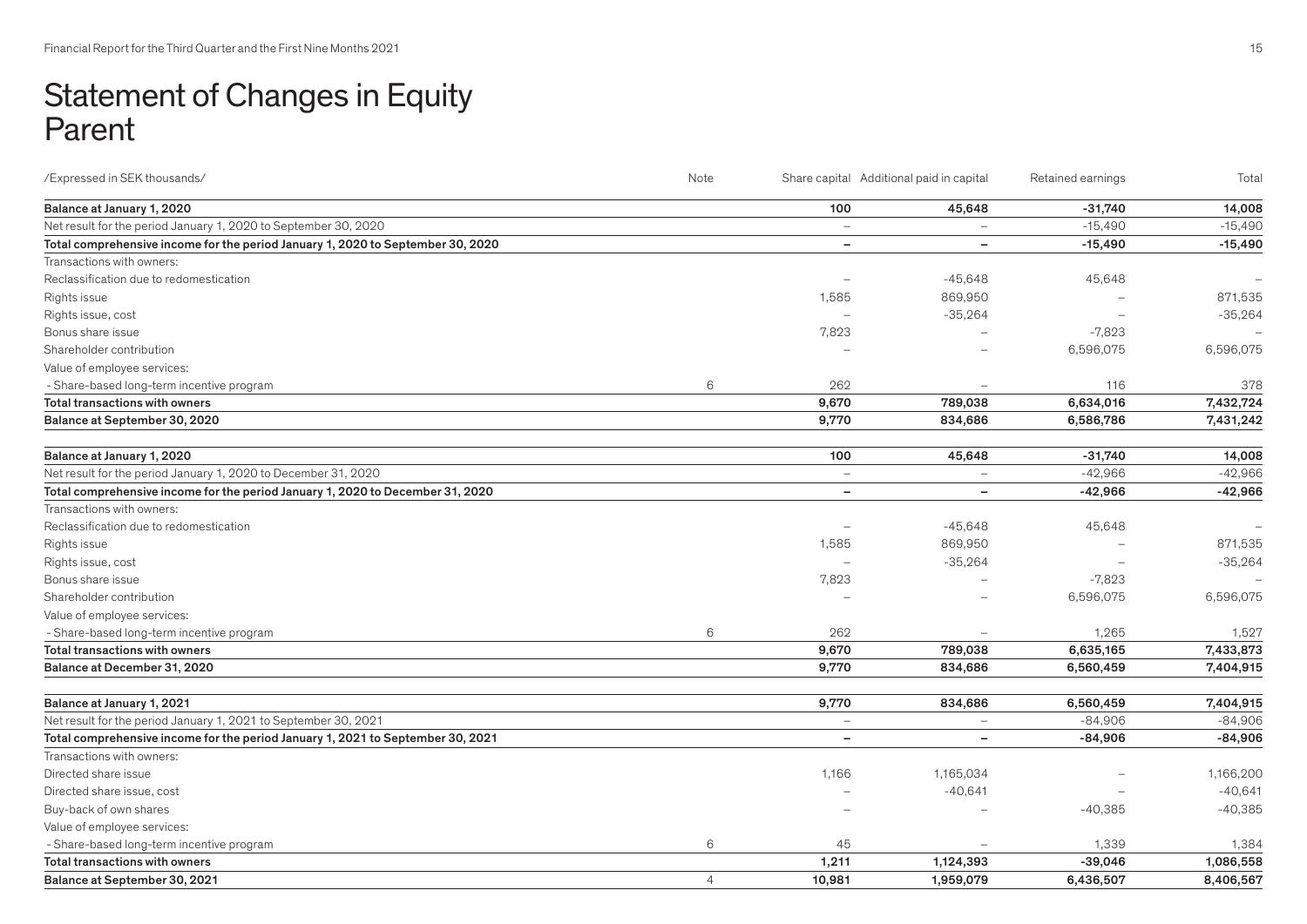# Notes to the financial statements

 $\angle$  Expressed in USD thousand unless indicated otherwise  $\angle$  Note 1

### General information

VNV Global AB (publ) was incorporated in Stockholm on March 11, 2005. The common shares of VNV Global are listed on Nasdaq Stockholm, Mid Cap segment, with the ticker VNV.

As of September 30, 2021, the VNV Global Group consists of the Swedish parent company VNV Global AB (publ), three direct wholly owned subsidiaries, three indirect wholly owned companies through its subsidiaries and one controlled Dutch cooperative.

The financial year is January 1–December 31.

### Parent company

The parent company VNV Global AB (publ) is a Swedish limited liability company, incorporated in Sweden and operating under Swedish law. VNV Global AB (publ) owns directly or indirectly all the companies in the Group. The net result for the period was SEK -84.91 mln (2020: -15.49). Financial assets at fair value through profit or loss refers to liquidity management investments. The parent company had eight employees per September 30, 2021.

### Accounting principles

This interim report has, for the Group, been prepared in accordance with IAS 34 Interim Financial Reporting and the Swedish Annual Accounts Act. The financial reporting for the Parent Company has been prepared in accordance with the Swedish Annual Accounts Act and RFR 2 Accounting for legal entities, issued by the Swedish Financial Reporting Board.

Under Swedish company regulations it is not allowed to report the Parent Company results in any other currency than Swedish Krona or Euro and consequently the Parent Company's financial information is reported in Swedish Krona and not the Group's reporting currency of US Dollar.

The accounting policies that have been applied for the Group and Parent Company, are in agreement with the accounting policies used in preparation of the Company's annual report 2020.

## Note 2 Related party transactions

During the period, VNV Global has recognized the following related party transactions:

|                                                       | 9M 2021 | Operating expenses | 9M 2020 09/30/2021 09/30/2020 | Current liabilities |
|-------------------------------------------------------|---------|--------------------|-------------------------------|---------------------|
| Key management and<br>Board of Directors <sup>1</sup> | -5.333  | $-2.303$           | -232                          | $-205$              |

1. Compensation paid or payable includes salary and bonus to the management and remuneration to the Board members.

VNV Global has entered into agreements with Keith Richman and Josh Blachman, both Directors of VNV Global, for consultancy services above and beyond their duties as Directors in the Company in relation to current or prospective investments. The gross annual cost per contract is USD 0.1 mln.

The costs for the long-term incentive programs (LTIP 2018, LTIP 2019, LTIP 2020 and LTIP 2021) for the management amounted to USD 2.1 mln, excluding social taxes and bonus payments, during the nine-month period 2021. See details of LTIP programs in Note 6.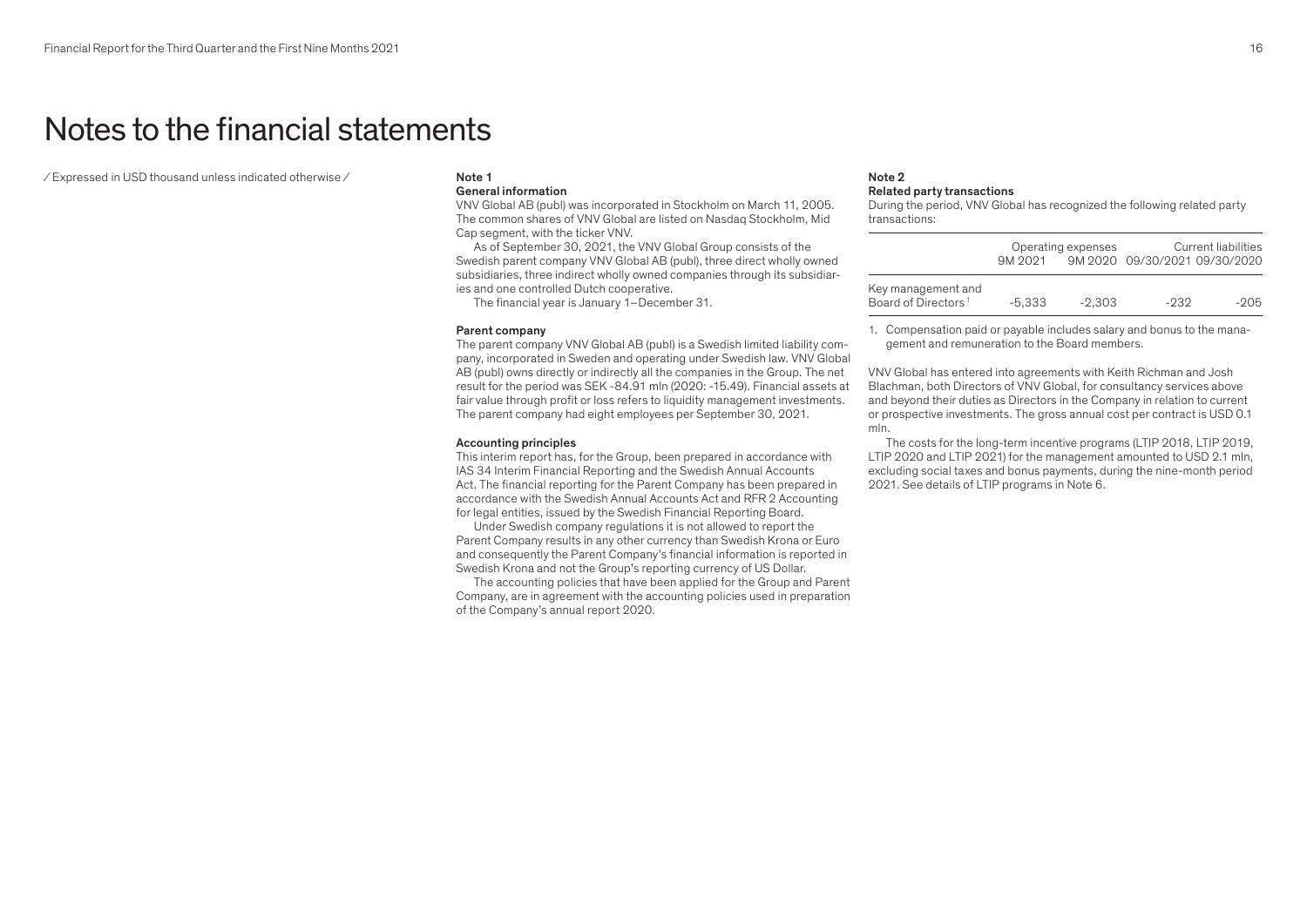# Note 3 Fair value estimation

The majority of VNV Global's financial assets are valued at fair value. Depending on market observable inputs, the valuation is based on either published price quotations, valuation techniques based on market observ able inputs or determined by using other techniques. The instruments measured at fair value have been classified into three hierarchy levels as follows:

— Level 1, the measurement of the instrument is based on published quoted prices in active markets for identical assets.

— Level 2, inputs for the measurement of the instrument include also other than quoted prices observable for the asset, either directly, i.e. prices, or indirectly, i.e. derived from prices.

—Level 3, the measurement is based on other inputs rather than observable market data for the asset.

The fair value of financial instruments traded in active markets is based on quoted market prices at the balance sheet date. A market is regarded as active if quoted prices are readily and regularly available from an exchange, dealer, broker, industry group, pricing service, or regulatory agency, and those prices represent actual and regularly occurring market transactions on an arm's length basis. The quoted market price used for financial assets held by the Group is the current bid price. These instruments are included in level 1.

The fair value of financial instruments that are not traded in an active market is determined by using valuation techniques. These valuation techniques maximize the use of observable market data where it is available and rely as little as possible on entity specific estimates. If all significant inputs required to fair value an instrument are observable, the instrument is included in level 2. If one or more of the significant inputs is not based on observable market data, the instrument is included in level 3.

Reclassifications of an investment between levels 1, 2, 3 are for example done if and when any of the following occurs: IPO or listing/de-listing of securities, a new transaction on market terms, a previous transaction on market terms is deemed less relevant or no longer relevant as the basis for a fair value assessment.

Investments in assets that are not traded on any market will be held at fair value determined by recent transactions made at prevailing market con ditions or different valuation models depending on the characteristics of the company as well as the nature and risks of the investment. The valuations of level 3 investments are either based on valuation models, typically based on EBITDA or revenue multiples of comparable listed peers or transactions on market terms that include more uncertainty given the time elapsed since completion or structure of the transactions. Other valuation techniques that may be used include discounted cash flow valuation (DCF), exit-multiple valuation, also referred to as Leveraged Buyout (LBO) valuation, assetbased valuation as well as forward-looking multiples valuation based on comparable traded companies.

Multiples-based valuation models for level 3 investments are built around a few key input parameters, namely, forward looking revenue or EBITDA estimates, net debt position, the median multiple of a selected peer group and if applicable, an adjustment factor that is qualitatively assessed and based on the following parameters relative to the selected peer group: company size, business maturity, focus geographies, growth potential, marketability and liquidity. The adjustment factor, if applied, in the multiples-based valuation models range between 10–40%.

Typically, transaction-based valuations are kept unchanged for a period of up to 12 months unless there is cause for a revaluation due to materially changes in external market factors or company-specific factors. After 12 months, the Group typically derives fair value for non-traded assets through any of the models described above.

The validity of valuations based on a transaction is inevitably eroded over time, since the price at which the investment was made reflects the conditions that existed on the transaction date. At each reporting date, possible changes or events subsequent to the relevant transaction are assessed and if this assessment implies a change in the investment's fair value, the valuation is adjusted accordingly.

The outstanding convertible notes are valued at nominal value including accrued interest, which is deemed to correspond to fair value.

VNV Global follows a structured process in assessing the valuation of its unlisted investments. VNV Global evaluates company specific and external data relating to each specific investment on a monthly basis. The data is then assessed at monthly and quarterly valuation meetings by senior management. If internal or external factors are deemed to be significant further assessment is undertaken and the specific investment is revalued to the best fair value estimate. Revaluations are approved by the Board of Directors in connection with the Company's financial reports.

#### Current liabilities

The book value for interest-bearing loans, accounts payable and other financial liabilities are deemed to correspond to the fair values.

See annual report 2020, section "Critical accounting estimates and assumptions" for more information.

#### Reasons for reclassifications to and from level 3

During the third quarter of 2021, Borzo was reclassified as a result of a new transaction on market terms. Other scout investments were reclas sified since the last transactions on market terms are no longer relevant. Convertible loan note and equity are valued at the same level in a specific investment.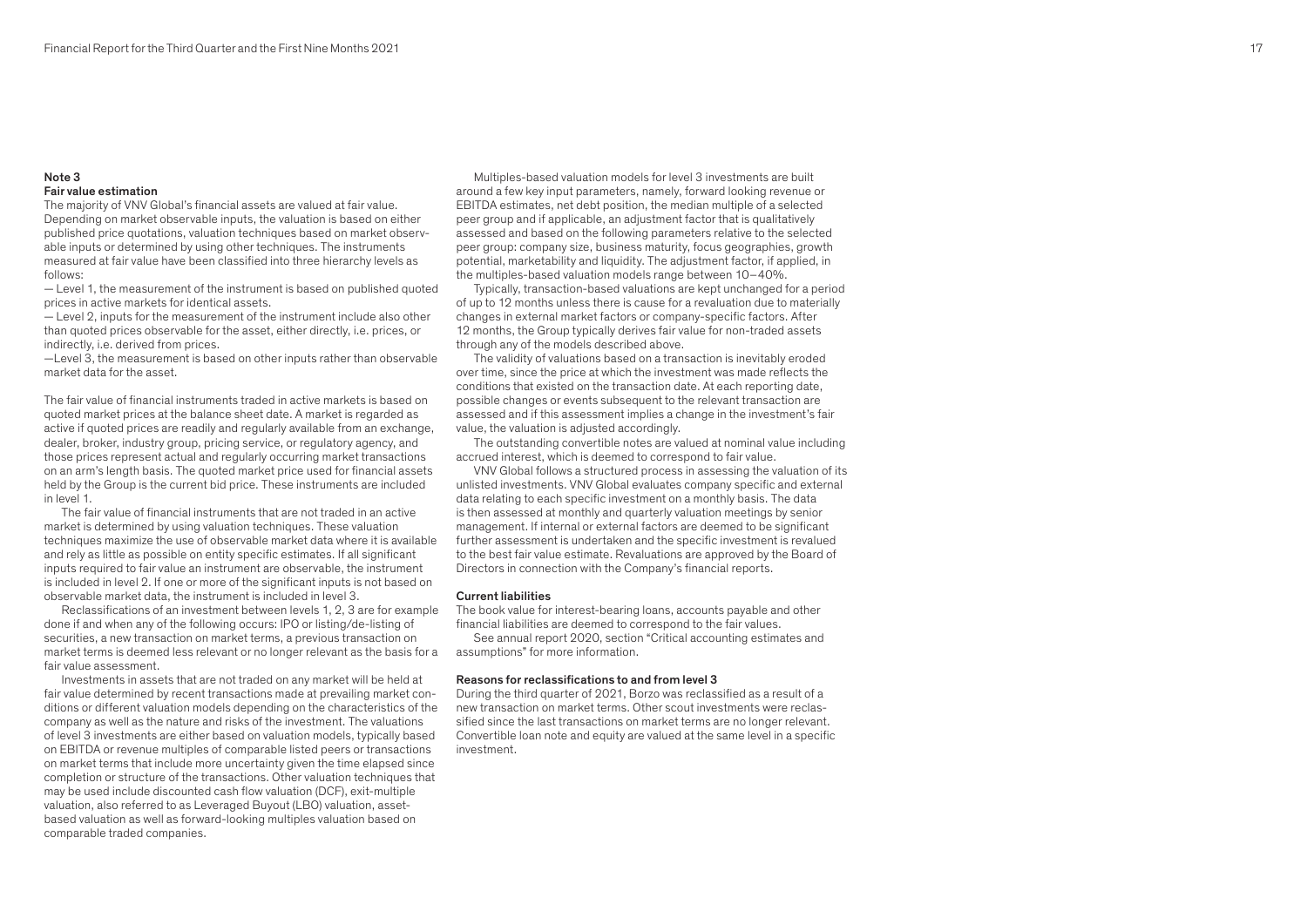# The following table presents information about the assets that are measured at fair value.

| Company                             | Valuation method      | Peer group<br>multiple   | Level 1                  | Level 2                  | Level 3                  | Reclassification<br>of level |                          | Level 3 amount Latest transaction on<br>market terms | Fair value change<br>level 3, QTD |
|-------------------------------------|-----------------------|--------------------------|--------------------------|--------------------------|--------------------------|------------------------------|--------------------------|------------------------------------------------------|-----------------------------------|
| Opening balance level 3, 07/01/2021 |                       |                          |                          |                          |                          |                              | 962,518                  |                                                      |                                   |
| Fair value change level 3, QTD      |                       |                          |                          |                          |                          |                              | 48,540                   |                                                      |                                   |
| Babylon                             | Revenue multiple      | 6.1                      | $\overline{\phantom{0}}$ | $\equiv$                 | 427,646                  | No change                    | $\overline{\phantom{m}}$ | Aug, 2019                                            | 5,373                             |
| Voi                                 | Latest transaction    | $\overline{\phantom{0}}$ | $\overline{\phantom{0}}$ | 226,017                  |                          | No change                    | $\overline{\phantom{0}}$ | Aug, 2021                                            |                                   |
| BlaBlaCar                           | Revenue multiple      | 11.6                     |                          |                          | 154,686                  | No change                    | $\qquad \qquad -$        | Apr, 2021                                            | $-38,100$                         |
| Gett                                | Revenue multiple      | 4.8                      | $\overline{\phantom{0}}$ | $\overline{\phantom{0}}$ | 142,008                  | No change                    | 1,150                    | Jul, 2021                                            | 1,908                             |
| Swvl                                | Revenue multiple      | 3.1                      | $\overline{\phantom{0}}$ |                          | 126,776                  | No change                    | 10,000                   | Feb, 2020                                            | 85,374                            |
| Hemnet                              | Listed company        |                          | 83,254                   | $\overline{\phantom{0}}$ |                          | No change                    | $\overline{\phantom{m}}$ |                                                      |                                   |
| <b>Property Finder</b>              | Revenue multiple      | 13.4                     |                          | $\overline{\phantom{0}}$ | 40,097                   | No change                    | $\overline{\phantom{0}}$ | Nov, 2018                                            | $-2,584$                          |
| Numan                               | Latest transaction    | $\overline{\phantom{0}}$ | $\overline{\phantom{0}}$ | 36,767                   |                          | No change                    |                          | Aug, 2021                                            |                                   |
| Booksy                              | Latest transaction    |                          |                          | 34,957                   |                          | No change                    | $\overline{\phantom{0}}$ | Nov, 2020                                            |                                   |
| Borzo                               | Latest transaction    | $\overline{\phantom{0}}$ | $\overline{\phantom{0}}$ | 32,790                   |                          | From level 3 to level 2      | $-25,835$                | Jul, 2021                                            |                                   |
| OneTwoTrip                          | Revenue multiple      | 4.3                      | $\overline{\phantom{0}}$ | $\overline{\phantom{m}}$ | 32,220                   | No change                    | $\overline{\phantom{0}}$ | Oct, 2019                                            | $-2,528$                          |
| HousingAnywhere                     | Latest transaction    | $\overline{\phantom{0}}$ | $\overline{\phantom{0}}$ | 17,241                   | $\overline{\phantom{a}}$ | No change                    | $\overline{\phantom{0}}$ | Apr, 2021                                            |                                   |
| Olio                                | Latest transaction    | $\overline{\phantom{0}}$ | $\overline{\phantom{0}}$ | 15,589                   | $\overline{\phantom{m}}$ | No change                    | $\overline{\phantom{0}}$ | Aug, 2021                                            |                                   |
| Other scout investments             | Net asset value       | 1.0                      | $\overline{\phantom{0}}$ | $\overline{\phantom{m}}$ | 15,435                   | From level 2 to level 3      | 15,435                   | Sep, 2021                                            |                                   |
| Hungry Panda                        | Latest transaction    | $\overline{\phantom{0}}$ | $\overline{\phantom{0}}$ | 12,894                   | $\overline{\phantom{a}}$ | No change                    | $\overline{\phantom{0}}$ | Nov, 2020                                            |                                   |
| Inturn                              | Latest transaction    | $\equiv$                 | $\equiv$                 | 12,538                   | $\overline{\phantom{a}}$ | No change                    | $\overline{\phantom{0}}$ | Jul, 2020                                            |                                   |
| Glovo                               | Net asset value       | 1.0                      | $\overline{\phantom{0}}$ | $\equiv$                 | 12,169                   | No change                    | $\overline{\phantom{0}}$ | Apr, 2021                                            | $\overline{\phantom{m}}$          |
| <b>Best Doctor</b>                  | Latest transaction    | $\overline{\phantom{0}}$ | $\overline{\phantom{0}}$ | 10,385                   | L.                       | No change                    | $\overline{\phantom{0}}$ | May, 2021                                            |                                   |
| El Basharsoft (Wuzzuf, Forasna)     | Revenue multiple      | 13.0                     | $\overline{\phantom{0}}$ | $\overline{\phantom{0}}$ | 9,245                    | No change                    | $\overline{\phantom{m}}$ | Apr, 2018                                            | 1,248                             |
| Monopoliya                          | Gross profit multiple | 4.9                      |                          | $\overline{\phantom{m}}$ | 7,972                    | No change                    | $-106$                   | Nov, 2019                                            | $-1,437$                          |
| Flo/Palta, through GHE II           | Latest transaction    | $\overline{\phantom{0}}$ | $\overline{\phantom{0}}$ | 7,691                    | $\overline{\phantom{a}}$ | No change                    | $\overline{\phantom{m}}$ | May, 2021                                            |                                   |
| <b>Breadfast</b>                    | Latest transaction    | $\overline{\phantom{0}}$ | $\overline{\phantom{0}}$ | 7,000                    | $\overline{\phantom{a}}$ | No change                    | $\overline{\phantom{0}}$ | Sep, 2021                                            |                                   |
| Merro                               | Mixed                 | 11.0                     | $\equiv$                 | $\overline{\phantom{a}}$ | 6,670                    | No change                    | $\overline{\phantom{0}}$ | Jun, 2016                                            | $-90$                             |
| Collectiv Food                      | Latest transaction    | $\overline{\phantom{0}}$ |                          | 6,606                    | $\overline{\phantom{a}}$ | No change                    |                          | Jul, 2021                                            |                                   |
| Shohoz                              | Revenue multiple      | 4.9                      | $\overline{\phantom{0}}$ | $\overline{\phantom{0}}$ | 6,093                    | No change                    | $\overline{\phantom{0}}$ | Feb, 2019                                            | $-216$                            |
| YouScan                             | Revenue multiple      | 6.5                      | $\overline{\phantom{0}}$ | $\overline{\phantom{m}}$ | 5,753                    | No change                    | $\overline{\phantom{0}}$ | Feb, 2015                                            | $-400$                            |
| Tise                                | Latest transaction    |                          | $\overline{\phantom{0}}$ | 5,745                    | $\overline{\phantom{a}}$ | No change                    | $\overline{\phantom{0}}$ | May, 2021                                            | $\overline{\phantom{m}}$          |
| <b>VNV Pioneer</b>                  | Latest transaction    |                          |                          | 5,436                    |                          | No change                    |                          | $\overline{\phantom{0}}$                             |                                   |
| Yoppie                              | Latest transaction    | $\overline{\phantom{0}}$ | $\overline{\phantom{0}}$ | 5,408                    | $\overline{\phantom{a}}$ | No change                    | $\overline{\phantom{0}}$ | Nov, 2020                                            |                                   |
| JamesEdition                        | Revenue multiple      | 12.7                     | $\overline{\phantom{0}}$ | $\overline{\phantom{0}}$ | 5,008                    | No change                    | $\overline{\phantom{m}}$ | May, 2019                                            | $-7$                              |
| Other equity investments            |                       |                          | 1,095                    | 14,897                   | 12,766                   |                              | $-7,254$                 |                                                      | 95                                |
| BlaBlaCar, debt                     | Convertible           | 0.0                      | $\overline{\phantom{0}}$ | $\overline{\phantom{m}}$ | 37,521                   | From level 2 to level 3      | 37,680                   | Apr, 2021                                            | $-158$                            |
| Other convertible notes             |                       |                          |                          | 196                      | 6,026                    |                              | 5,964                    |                                                      | 62                                |
| Liquidity management                |                       | $\overline{\phantom{0}}$ |                          | $\overline{\phantom{m}}$ | $\overline{\phantom{m}}$ | No change                    | $\overline{\phantom{a}}$ |                                                      |                                   |
| Total                               |                       |                          | 84,349                   | 452,156                  | 1,048,092                |                              | 37,034                   |                                                      | 48,540                            |
| Closing balance level 3, 09/30/2021 |                       |                          |                          |                          |                          |                              | 1,048,092                |                                                      |                                   |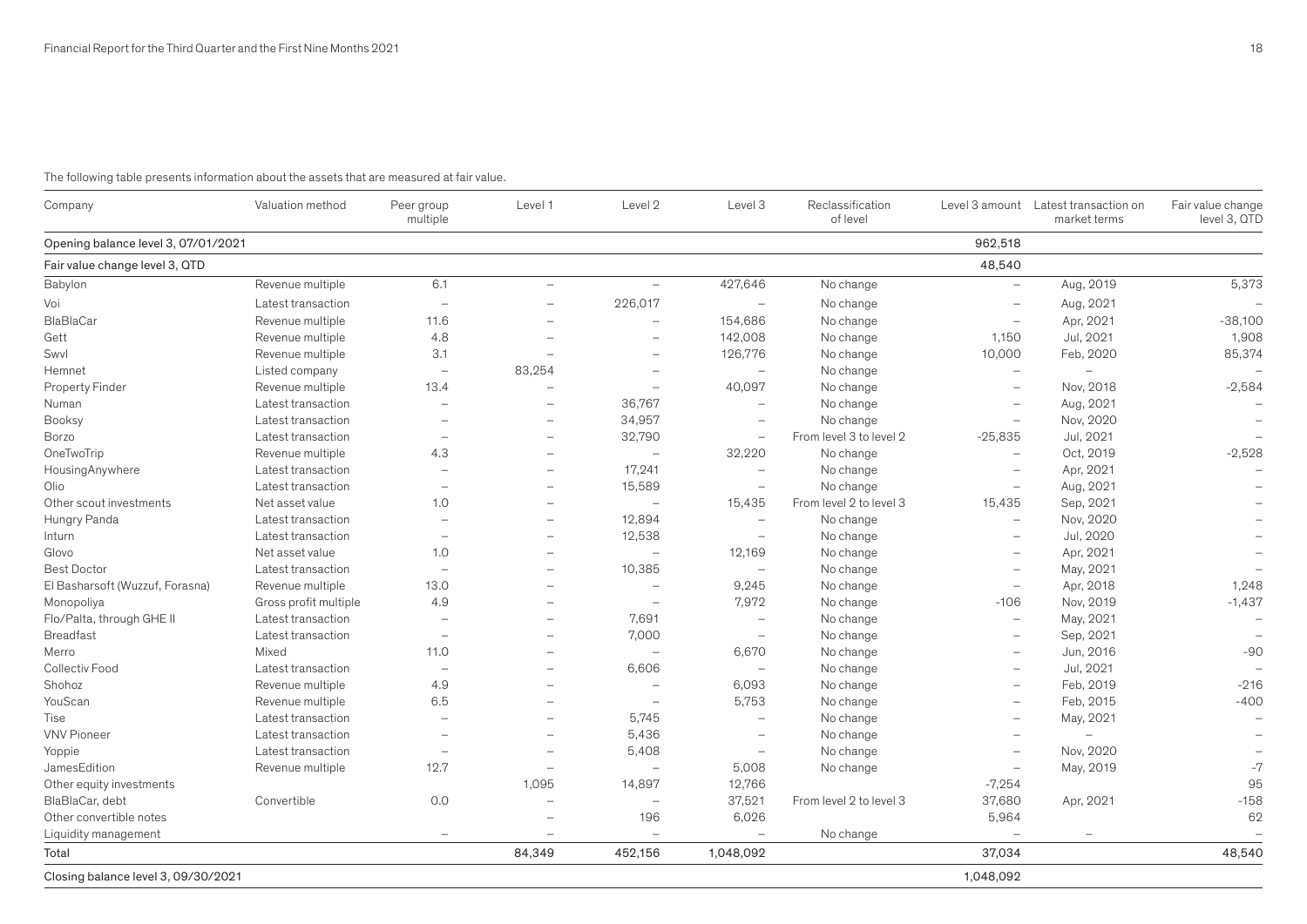| Company                         | Invested amount | Ownership, % | Sensitivity valuation |         |           |           | Benchmark |                       |
|---------------------------------|-----------------|--------------|-----------------------|---------|-----------|-----------|-----------|-----------------------|
|                                 |                 |              | $-15%$                | $-10%$  | 9M 2021   | $+10%$    | $+15%$    |                       |
| Babylon                         | 127,732         | 10.9         | 363,499               | 384,881 | 427,646   | 470,410   | 491,792   | Revenue multiple      |
| BlaBlaCar                       | 126,912         | 8.8          | 131,483               | 139,218 | 154,686   | 170,155   | 177,889   | Revenue multiple      |
| Gett                            | 64,030          | 5.3          | 120,706               | 127,807 | 142,008   | 156,208   | 163,309   | Revenue multiple      |
| Swvl                            | 33,004          | 14.1         | 107,760               | 114,098 | 126,776   | 139,454   | 145,792   | Revenue multiple      |
| Property Finder                 | 24,655          | 9.5          | 34,082                | 36,087  | 40,097    | 44,107    | 46,111    | Revenue multiple      |
| OneTwoTrip                      | 20,654          | 21.1         | 27,387                | 28,998  | 32,220    | 35,442    | 37,053    | Revenue multiple      |
| Other scout investments         | 15,435          |              | 13,120                | 13,892  | 15,435    | 16,979    | 17,750    | Net asset value       |
| Glovo                           | 10,605          | N/A          | 10,344                | 10,952  | 12,169    | 13,386    | 13,995    | Net asset value       |
| El Basharsoft (Wuzzuf, Forasna) | 3,801           | 23.7         | 7,858                 | 8,320   | 9,245     | 10,169    | 10,631    | Revenue multiple      |
| Monopoliya                      | 9,372           | 9.1          | 6,777                 | 7,175   | 7,972     | 8,770     | 9,168     | Gross profit multiple |
| Merro                           | 8,763           | 22.6         | 5,669                 | 6,003   | 6,670     | 7,336     | 7,670     | Mixed                 |
| Shohoz                          | 7,004           | 15.5         | 5,179                 | 5,484   | 6,093     | 6,703     | 7,007     | Revenue multiple      |
| YouScan                         | 8,094           | 33.2         | 4,890                 | 5,177   | 5,753     | 6,328     | 6,616     | Revenue multiple      |
| JamesEdition                    | 3,341           | 27.6         | 4,257                 | 4,507   | 5,008     | 5,509     | 5,760     | Revenue multiple      |
| Other equity investments        | 16,704          |              | 47,867                | 50,683  | 56,314    | 61,946    | 64,761    |                       |
| Total level 3                   | 480,106         |              | 890,878               | 943,283 | 1,048,092 | 1,152,902 | 1,205,306 |                       |

The following table presents the group's sensitivity in level 3 valuations and change in value at changing either multiples or respective benchmark.

Babylon: USD 65,522 thousand is held through Global Health Equity AB.

YouScan: Reflects VNV Global's indirect shareholding in YouScan through a 33.2% holding in Kontakt East Holding AB, which owns 63% of YouScan.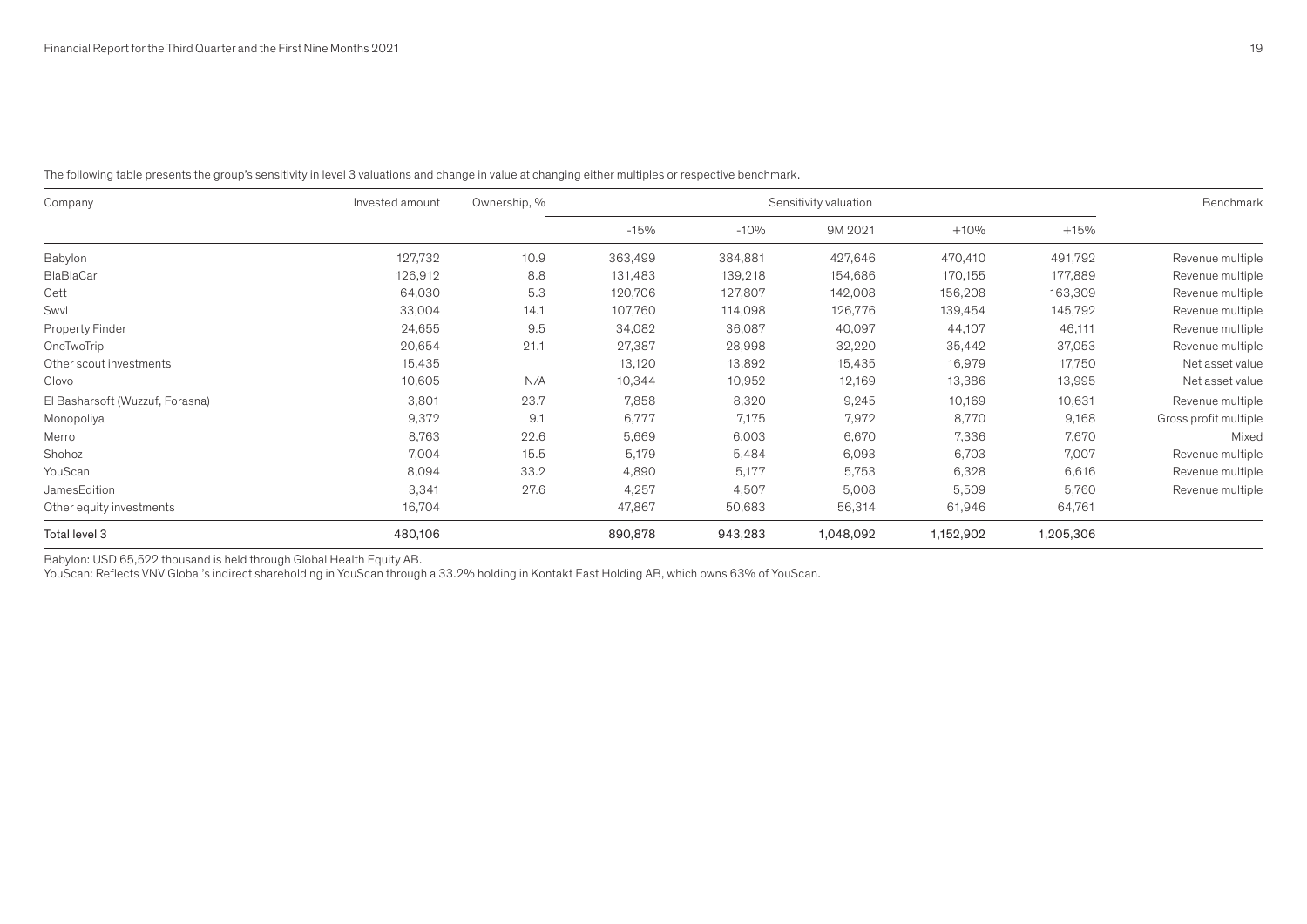# Change in financial assets at fair value through profit or loss per 9M 2021

| Category             | Company                           | Opening balance,<br>01/01/2021 | Investments/(disposals), net | Fair value change        | Closing balance,<br>09/30/2021 | Valuation method      |
|----------------------|-----------------------------------|--------------------------------|------------------------------|--------------------------|--------------------------------|-----------------------|
| Digital Health       | Babylon                           | 399,270                        | -3                           | 28,379                   | 427,646                        | Revenue multiple      |
| Mobility             | Voi                               | 128,627                        | 3,600                        | 93,789                   | 226,017                        | Latest transaction    |
| Mobility             | <b>BlaBlaCar</b>                  | 178,482                        | 4,487                        | $-28,283$                | 154,686                        | Revenue multiple      |
| Mobility             | Gett                              | 108,306                        | 6,150                        | 27,552                   | 142,008                        | Revenue multiple      |
| Mobility             | Swyl                              | 30,382                         | 10,000                       | 86,394                   | 126,776                        | Revenue multiple      |
| Marketplace          | Hemnet                            | 40,832                         | $-16,378$                    | 58,800                   | 83,254                         | Listed company        |
| Marketplace          | <b>Property Finder</b>            | 41,235                         |                              | $-1,138$                 | 40,097                         | Revenue multiple      |
| Digital Health       | Numan                             | 9,020                          | 4,217                        | 23,531                   | 36,767                         | Latest transaction    |
| Marketplace          | <b>Booksy</b>                     | 34,957                         |                              |                          | 34,957                         | Latest transaction    |
| Mobility             | Borzo                             | 29,025                         | 8,829                        | $-5,064$                 | 32,790                         | Latest transaction    |
| Mobility             | OneTwoTrip                        | 25,579                         |                              | 6,642                    | 32,220                         | Revenue multiple      |
| Marketplace          | HousingAnywhere                   | 11,683                         | 6,499                        | $-941$                   | 17,241                         | Latest transactior    |
| Other                | Olio                              | 874                            | 13,924                       | 791                      | 15,589                         | Latest transaction    |
| Other                | Other scout investments           |                                | 15,435                       |                          | 15,435                         | Net asset value       |
| Marketplace          | Hungry Panda                      | 12,894                         |                              |                          | 12,894                         | Latest transaction    |
| Marketplace          | Inturn                            | 12,538                         | $\overline{\phantom{0}}$     |                          | 12,538                         | Latest transaction    |
| Other                | Glovo                             | 5,837                          | 5,000                        | 1,332                    | 12,169                         | Net asset value       |
| Digital Health       | <b>Best Doctor</b>                |                                | 10,210                       | 175                      | 10,385                         | Latest transaction    |
| Marketplace          | El Basharsoft (Wuzzuf, Forasna)   | 9,153                          |                              | 92                       | 9,245                          | Revenue multiple      |
| Mobility             | Monopoliya                        | 8,232                          | $-106$                       | $-153$                   | 7,972                          | Gross profit multiple |
| Digital Health       | Flo/Palta, through GHE II         |                                | 7,691                        |                          | 7,691                          | Latest transaction    |
| Marketplace          | <b>Breadfast</b>                  |                                | 7,000                        | $\overline{\phantom{0}}$ | 7,000                          | Latest transaction    |
| Marketplace          | Merro                             | 6,590                          | $\overline{\phantom{0}}$     | 80                       | 6,670                          | Mixed                 |
| Other                | Collectiv Food                    |                                | 6,780                        | $-174$                   | 6,606                          | Latest transaction    |
| Mobility             | Shohoz                            | 7,041                          |                              | $-947$                   | 6,093                          | Revenue multiple      |
| Other                | YouScan                           | 5,506                          | $\overline{\phantom{0}}$     | 247                      | 5,753                          | Revenue multiple      |
|                      | Tise                              |                                | 6,103                        | $-359$                   | 5,745                          | Latest transaction    |
| Marketplace<br>Other | <b>VNV Pioneer</b>                | 1,567                          | 3,868                        |                          | 5,436                          | Latest transaction    |
|                      |                                   |                                |                              | 20                       | 5,408                          |                       |
| Digital Health       | Yoppie                            | 5,388<br>4,150                 |                              | 858                      |                                | Latest transaction    |
| Marketplace          | JamesEdition                      |                                |                              |                          | 5,008                          | Revenue multiple      |
|                      | Other equity investments          | 34,436                         | $-2,792$                     | $-2,885$                 | 28,759                         |                       |
| Mobility             | BlaBlaCar, debt                   |                                | 37,691                       | $-170$                   | 37,521                         | Convertible           |
|                      | Other convertible notes           | 9,193                          | $-3,767$                     | 796                      | 6,222                          |                       |
|                      | Liquidity management              | 2,121                          | $-2,122$                     |                          |                                |                       |
|                      | Investment portfolio              | 1,162,916                      | 132,317                      | 289,364                  | 1,584,597                      |                       |
|                      | Cash and cash equivalents         | 23,321                         |                              |                          | 58,542                         |                       |
|                      | Total investment portfolio        | 1,186,237                      |                              |                          | 1,643,139                      |                       |
|                      | Borrowings                        | $-98,362$                      |                              |                          | $-149,355$                     |                       |
|                      | Other net receivables/liabilities | $-7,642$                       |                              |                          | $-3,403$                       |                       |
|                      | <b>Total NAV</b>                  | 1,080,234                      |                              |                          | 1,490,381                      |                       |

Babylon: USD 65,522 thousand is held through Global Health Equity AB.

Swvl: During the first quarter of 2021, VNV Global invested USD 10 mln through a convertible loan note. Equity and convertible loan note investments in Swvl are reported net this quarter.

Hemnet: Indirect holding through YSaphis S.A. and Sprints Euphrasia S.a.r.l. The basis of equity valuation of Hemnet includes sales proceeds and VNV Global's remaining indirect holding will amount to 3,146,503 shares in He YouScan: Reflects VNV Global's indirect shareholding in YouScan through a 33.2% holding in Kontakt East Holding AB, which owns 63% of YouScan.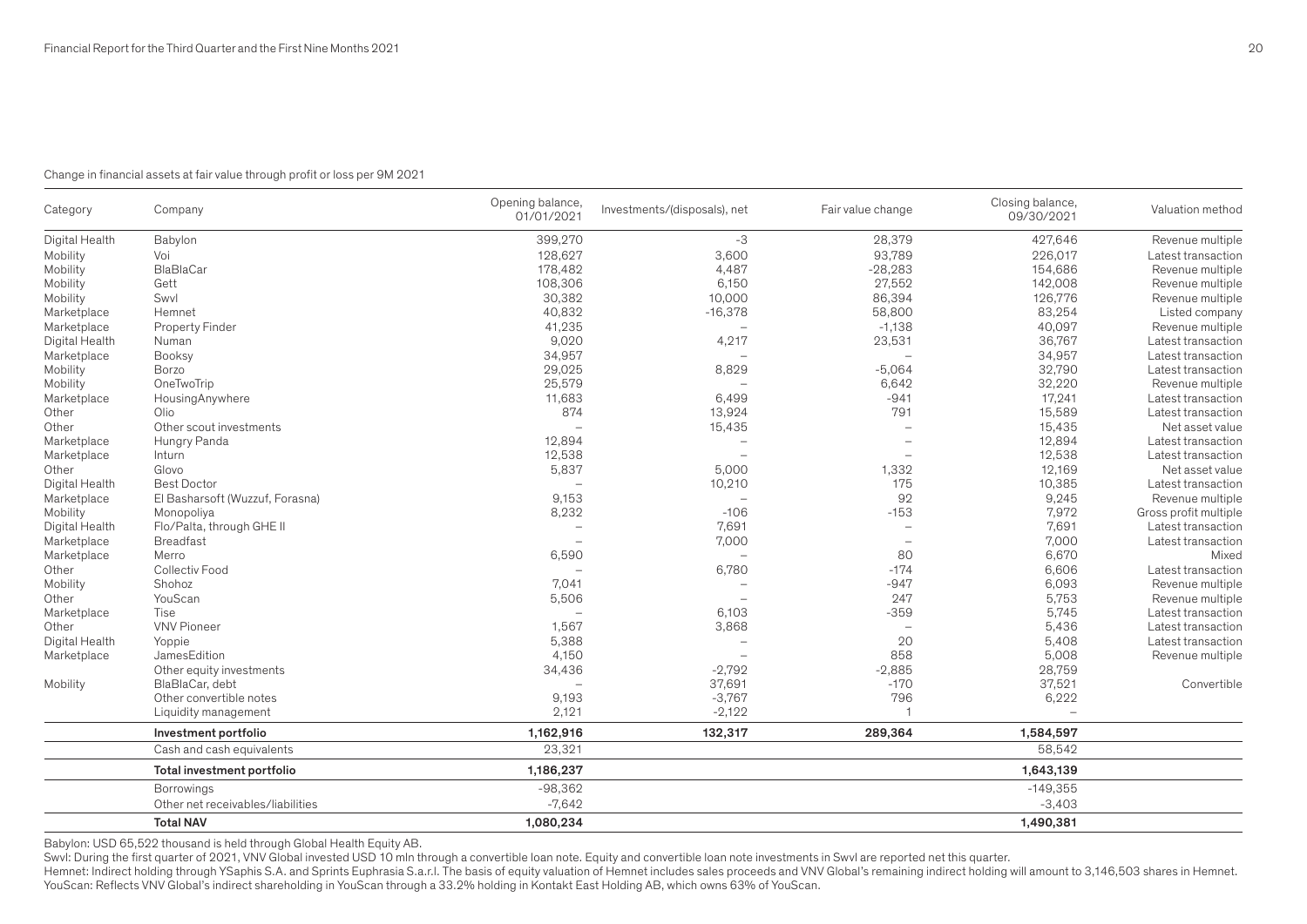### Note 4 Share capital

The Company's share capital amounts to SEK 10,980,923.46 and the number of issued shares to 109,809,230, distributed among 106,738,547 common shares, 2,008,545 LTIP 2019 Incentive Shares, 502,138 LTIP 2020 Incentive Shares and 560,000 LTIP 2021 Incentive Shares.

| Year         | Event                                               | Change in number<br>of shares | Total number<br>of shares after<br>change | Quota value,<br><b>SEK</b> | Change in<br>share capital,<br><b>SEK</b> | Total share<br>capital after<br>change, SEK |
|--------------|-----------------------------------------------------|-------------------------------|-------------------------------------------|----------------------------|-------------------------------------------|---------------------------------------------|
| Jan 1, 2021  | Opening balance                                     |                               | 100,000                                   | 1.00                       |                                           | 100.000.00                                  |
| 2020         | Reversed share split/Share split and bonus<br>issue | 79,230,456                    | 79,230,456                                | 0.10                       | 7,823,045.60                              | 7,923,045.60                                |
| 2020         | Issuance of LTIP 2019 Incentive Shares              | 2,100,000                     | 81,330,456                                | 0.10                       | 210,000.00                                | 8,133,045.60                                |
| 2020         | Issuance of LTIP 2020 Incentive Shares              | 525,000                       | 81,855,456                                | 0.10                       | 52,500.00                                 | 8,185,545.60                                |
| 2020         | Rights issue                                        | 15,846,091                    | 97,701,547                                | 0.10                       | 1,584,609.06                              | 9,770,154.66                                |
| 2021         | Issuance of LTIP 2019 Incentive Shares              | 66,045                        | 97,767,592                                | 0.10                       | 6,604.91                                  | 9,776,759.57                                |
| 2021         | Issuance of LTIP 2020 Incentive Shares              | 16,513                        | 97,784,105                                | 0.10                       | 1,651.39                                  | 9,778,410.96                                |
| 2021         | Directed share issue                                | 11,662,000                    | 109,446,105                               | 0.10                       | 1,166,200.00                              | 10,944,610.96                               |
| 2021         | Redemption of LTIP 2019 Incentive Shares            | $-157,500$                    | 109,288,605                               | 0.10                       | $-15,750.00$                              | 10,928,860.96                               |
| 2021         | Redemption of LTIP 2020 Incentive Shares            | $-39,375$                     | 109,249,230                               | 0.10                       | $-3,937.50$                               | 10,924,923.46                               |
| 2021         | Issuance of LTIP 2021 Incentive Shares              | 560,000                       | 109,809,230                               | 0.10                       | 56,000.00                                 | 10,980,923.46                               |
| Sep 30, 2021 | Closing balance, issued shares                      | $\qquad \qquad -$             | 109,809,230                               | 0.10                       |                                           | 10,980,923.46                               |
| 2021         | Buy back of own shares                              | $-433,745$                    | 109,375,485                               | 0.10                       |                                           | 10,980,923.46                               |
| Sep 30, 2021 | Closing balance, outstanding shares                 |                               | 109,375,485                               | 0.10                       |                                           | 10,980,923.46                               |

### Note 5 Long-term debts

### Bond 2021/2024

During the second quarter 2021, VNV Global placed a bond loan of three years, initial amount of SEK 500 million, within a frame of SEK 750 million. The bond carries a fixed coupon of 5.50 per cent p.a. with interest payable quarterly. The bond is listed for trading on Nasdaq Stockholm and Frankfurt Stock Exchange with ISIN: SE0016275077.

# Leasing liabilities

As per September 30, 2021, leasing liabilities are recognized with a provision of future long-term lease payments amounting to USD 0.4 mln.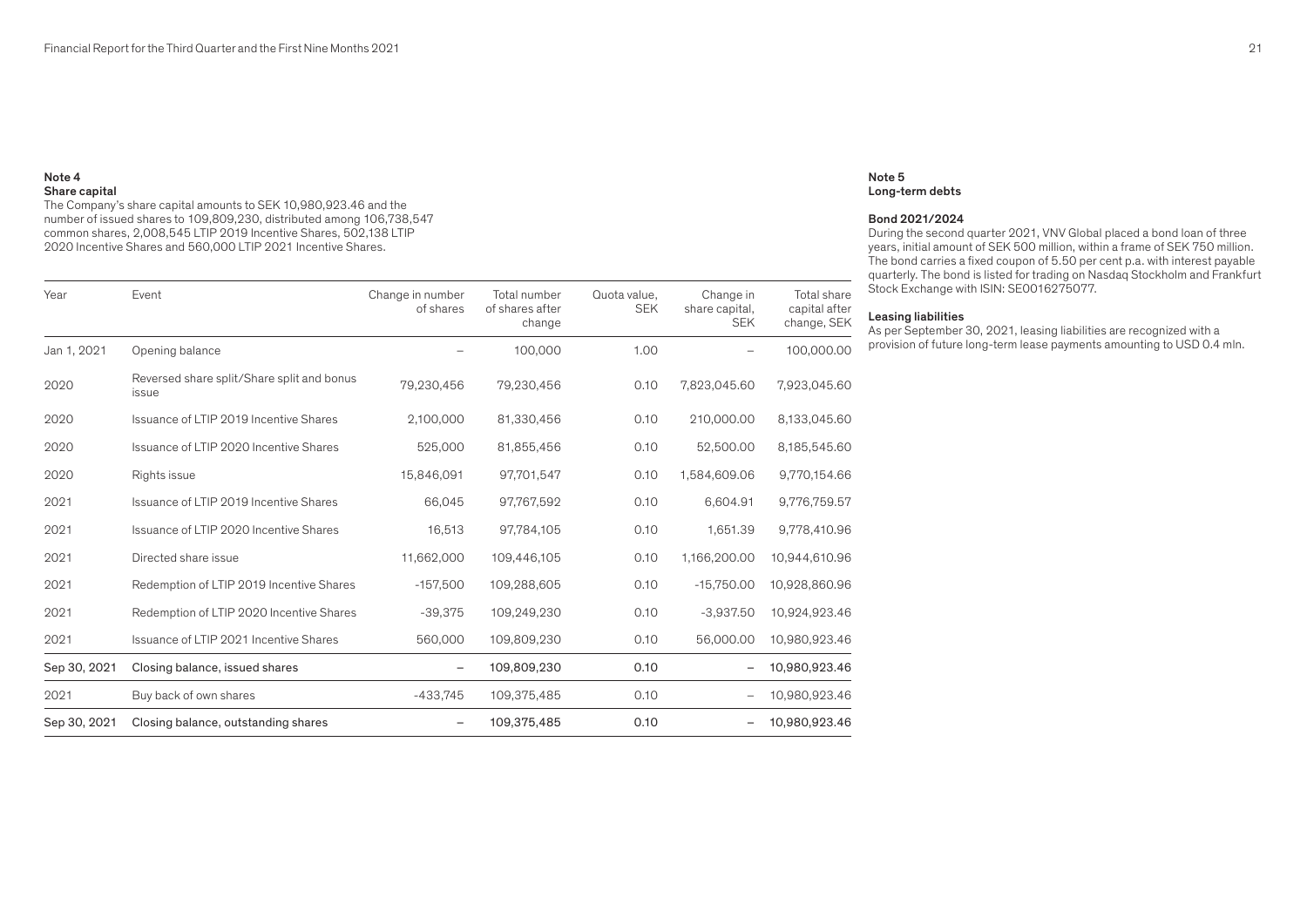# Note 6 Long-term incentive programs (LTIP)

|                                                                              |           | LTIP 2019                | <b>LTIP 2020</b>  | LTIP 2021         |
|------------------------------------------------------------------------------|-----------|--------------------------|-------------------|-------------------|
| Program measurement period                                                   |           | Jan 2019-Dec 2023        | Jan 2020-Dec 2024 | Jan 2021-Dec 2025 |
| Vesting period                                                               |           | Aug 2019-May 2024        | Jun 2020-May 2025 | Jun 2021-May 2026 |
| Maximum number of shares                                                     |           | 2,008,545                | 502,138           | 560,000           |
| Common share price per grant day in SEK                                      |           | 63.50                    | 68.80             | 99.20             |
| Common share price per grant day in USD                                      |           | 6.60                     | 7.44              | 11.72             |
| Plan share price per grant day in SEK                                        |           | 6.84                     | 2.44              | 7.27              |
| Plan share price per grant day in USD                                        |           | 0.71                     | 0.26              | 0.86              |
| /LTIP share-based remuneration expense,<br>excluding social fees in USD mln/ | LTIP 2018 | LTIP 2019                | <b>LTIP 2020</b>  | LTIP 2021         |
| 9m 2021                                                                      | 2.17      | 0.10                     |                   | 0.04              |
| 2020                                                                         | 0.83      | 0.18                     | 0.06              |                   |
| 2019                                                                         | 0.83      | 0.09                     |                   |                   |
| 2018                                                                         | 0.52      | $\overline{\phantom{0}}$ |                   |                   |
| Total                                                                        | 4.35      | 0.37                     | 0.06              | 0.04              |

There are three running long-term share-based incentive programs for management and key personnel in the VNV Global Group. The 2019, 2020 and 2021 programs are linked to the long-term performance of both the Company's Net Asset Value and of the VNV Global share price.

### Outstanding programs 2019, 2020 and 2021

Participants in the five-year 2019, 2020 and 2021 programs have been offered to subscribe for a number of newly issued redeemable common shares (Share of series C 2019, C 2020 and C 2021) in the Company provided they have first purchased or allocated a number of common shares in the Company to the program. Depending on the performance of both the Company's Net Asset Value and of the VNV Global share price, some or all of the shares of series C 2019, C 2020 and C 2021 will be either redeemed or reclassified as ordinary common shares.

The participants will be compensated for dividends and other value transfers to the shareholders during the term of the program. The participants are also entitled to vote for their shares of series C 2019, C 2020 and C 2021 during the measurement period.

If a participant ceases to be employed by the Group within this period, the plan shares will be redeemed, unless otherwise resolved by the Board on a case-by-case basis.

The fair value of the shares of series C 2019, C 2020 and C 2021 on the grant date was calculated on the basis of the market price of the Company's shares on the grant date and prevailing market conditions by using a Monte Carlo Valuation Method.

To stimulate participation in the incentive programs for 2019 and 2020 (but not 2021), the Company subsidized the subscription price payable by the incentive program participants for the shares under each respective program. The subsidy amounted to USD 2.6 mln for LTIP 2019 and USD 0.3 mln for LTIP 2020, social fees excluded, for the cost of acquiring plan shares. The cost for financing and acquiring plan shares is expensed directly.

The Company has also compensated participants for the tax impact arising from the fact that the subscription price was below fair market value. The cost of this subsidy, social fees excluded, amounts to USD 1 mln for LTIP 2019, USD 0.01 mln for LTIP 2020 and USD 0.5 mln for LTIP 2021, and will be expensed over five years, treated as vesting expense.

### Completed program 2018

On February 17, 2021, the Board of Directors determined that the development of the Company's Net Asset Value over the performance measurement period of LTIP 2018 (January 1, 2018, through December 31, 2020), met the so-called stretch level, whereby each savings share held by program participants throughout the vesting period (until March 31, 2021) rendered an entitlement to receive ten performance shares. As a result, following adjustment for the 2019 share split and redemption program and the 2020 rights issue, program participants were entitled to a total of 775,189 shares (of which 749,700 were delivered as shares and SEK 1.8 mln was paid out in cash) in April 2021.

### Redeemed and canceled plan shares

During May 2021, 157,500 incentive shares of series C 2019 and 39,375 shares of series C 2020 have been redeemed and canceled under the terms of the respective program.

### Accounting principles

In accordance with IFRS 2, the costs for the program, including social fees, will be reported over the income statement during the program's vesting period. The value is recognized in the income statement as a personnel cost on-line operating expenses, allocated over the vesting period with a corresponding increase in equity. The recognized cost corresponds to the fair value of the estimated number of shares that are expected to vest. This cost is adjusted in subsequent periods to reflect the actual number of vested shares. However, no adjustment is made when shares expire only because share price-related conditions do not reach the level.

#### Note 7

#### Events after the reporting period

On October 8, 2021, VNV Global announced that its portfolio company Babylon had secured a sustainability-linked investment of up to USD 200 mln from AlbaCore Capital Group in the form of notes and warrants. The investment is subject to the completion of Babylon's SPAC merger transaction with Alkuri Global Acquisition Corp.

On October 21, 2021, VNV Global announced that its portfolio company completed its business combination with Alkuri Global Acquisition Corp. The transaction was approved on October 20, 2021, by Alkuri's shareholders. Babylon's shares of Class A common stock and its warrants will begin trading on the New York Stock Exchange ("NYSE") on October 22, 2021, under the new ticker symbols "BBLN" and "BBLN.W", respectively.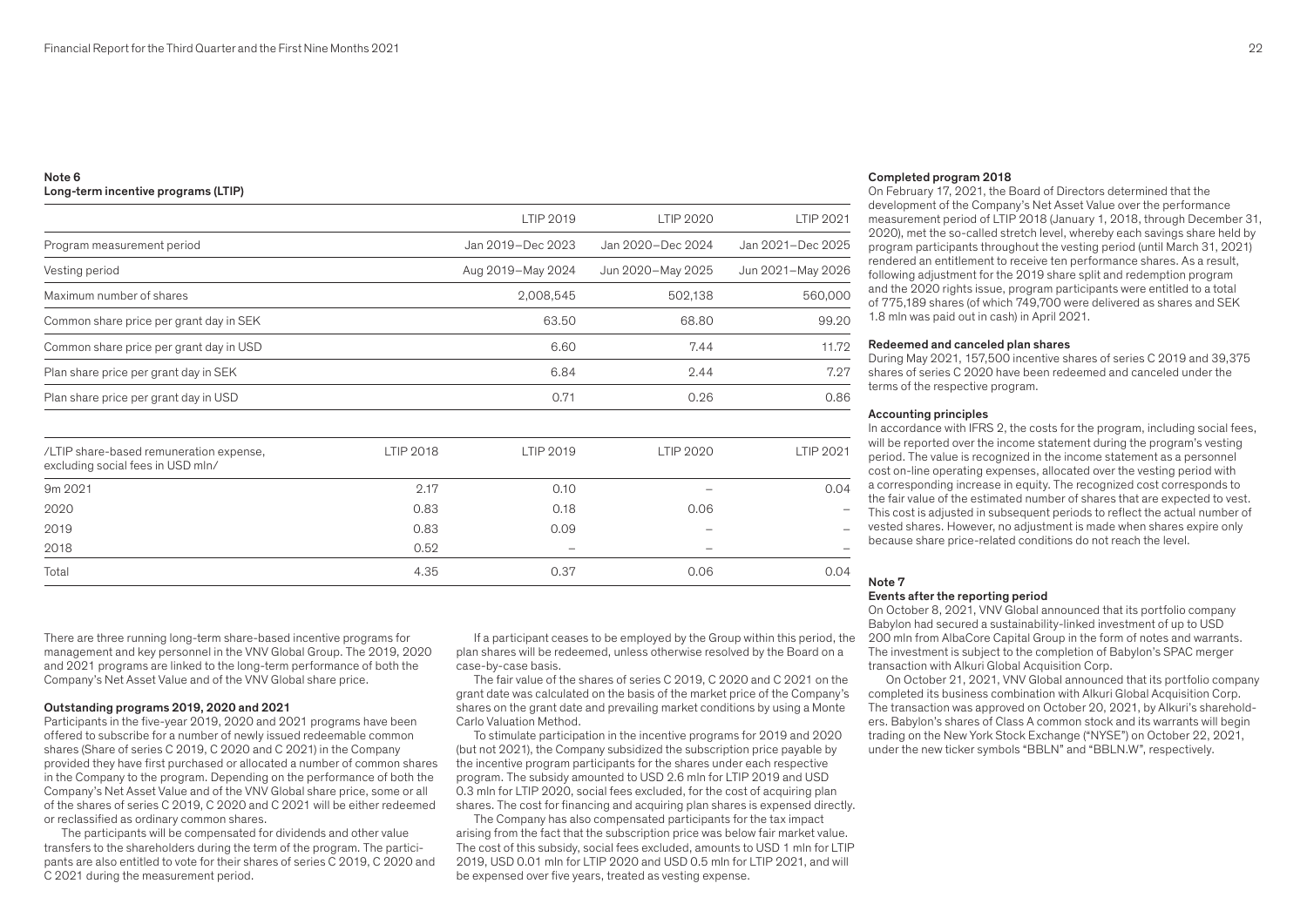# Key and Alternative Performance Measures Group

Alternative Performance Measures (APM) apply the European Securities and Markets Authority (ESMA) guidelines.

APMs are financial measures other than financial measures defined or specified by International Financial Reporting Standards (IFRS).

VNV Global regularly uses alternative performance measures to enhance comparability from period to period and to give deeper information and provide meaningful supplemental information to analysts, investors and other parties.

It is important to know that not all companies calculate alternative performance measures identically, therefore these measurements have limitations and should not be used as a substitute for measures of performance in accordance with IFRS.

Definitions of all APMs used are found below.

# IFRS-defined performance measurements (not alternative performance measurements)

| Performance<br>measurements                                       | Definitions                                                                                                                                                                                                                                                                                                                                                                                                                                                                                                         |
|-------------------------------------------------------------------|---------------------------------------------------------------------------------------------------------------------------------------------------------------------------------------------------------------------------------------------------------------------------------------------------------------------------------------------------------------------------------------------------------------------------------------------------------------------------------------------------------------------|
| Earnings per share, USD                                           | When calculating earnings per share, the average number of shares is<br>based on average outstanding common shares. 2019, 2020 and 2021 Plan<br>Shares, issued to participants in the Company's 2019, 2020 and 2021<br>long-term share-based Incentive programs (LTIP 2019, 2020 and 2021),<br>are not treated as outstanding common shares and thus are not included in<br>the weighted calculation. The issue of 2019, 2020 and 2021 Plan Shares is<br>however recognized as an increase in shareholders' equity. |
| Diluted earnings per share,<br>USD.                               | When calculating diluted earnings per share, the average number of com-<br>mon shares is adjusted to consider the effects of potential dilutive common<br>shares that have been offered to employees, originating during the reported<br>periods from share-based incentive programs. Dilutions from share-based<br>incentive programs affect the number of shares and only occur when the<br>incentive program performance conditions of the respective programs are<br>fulfilled.                                 |
| Weighted average number<br>المسائلة والمتحلول والمستحدث والمستحدث | Weighted average number of common shares for the period.                                                                                                                                                                                                                                                                                                                                                                                                                                                            |

of shares outstanding

### Alternative performance measurements

| Performance<br>measurements                                                                                           | Definitions                                                                                                                                                                                                                                                                                                               | Motives                                                                                                                                                                                                             |
|-----------------------------------------------------------------------------------------------------------------------|---------------------------------------------------------------------------------------------------------------------------------------------------------------------------------------------------------------------------------------------------------------------------------------------------------------------------|---------------------------------------------------------------------------------------------------------------------------------------------------------------------------------------------------------------------|
| Equity ratio, %                                                                                                       | Equity ratio is defined as<br>Shareholders' equity in percent in<br>relation to total assets.                                                                                                                                                                                                                             | The performance measure demonstra-<br>tes how much of the total assets that<br>have been financed with equity for the<br>assessment of the company's capital<br>structure and financial risk.                       |
| Net asset value, USD and<br><b>SEK</b>                                                                                | Net asset value is defined as the<br>amount of shareholders' equity<br>according to the balance sheet.                                                                                                                                                                                                                    | The performance measure determines<br>the value of the company's net assets<br>and thus shows the carrying amount of<br>the company enabling a comparison<br>with the company's enterprise value.                   |
| Net asset value per share,<br><b>USD and SEK</b>                                                                      | Shareholders' equity divided by<br>total number of common shares at<br>the end of the period.                                                                                                                                                                                                                             | An established performance mea-<br>sure for investment companies that<br>demonstrates the owners' share of the<br>company's total net assets per share<br>and enables comparison with the<br>company's share price. |
| Net asset value/share<br>adjusted for the February<br>2019 split and redemption<br>program, USD                       | Net asset value/share adjusted<br>for the February 2019 split and<br>redemption program is defined<br>as equity increased by an amount<br>corresponding to the redemp-<br>tion amount increased by the<br>development in equity since the<br>redemption date, divided by total<br>number of outstanding common<br>shares. | The net asset value cleared for effects<br>of non-recurring items, e.g. redemp-<br>tion program 2019 which enables a<br>true comparison with earlier periods.                                                       |
| Net asset value<br>development per share<br>adjusted for the February<br>2019 split and redemption<br>program, USD, % | Change in net asset value per<br>share in USD compared with pre-<br>vious accounting year, in percent,<br>adjusted for the February 2019<br>split and redemption program                                                                                                                                                  | A measure of profitability that shows<br>the company's return and how the<br>net asset value per share develops<br>between different periods.                                                                       |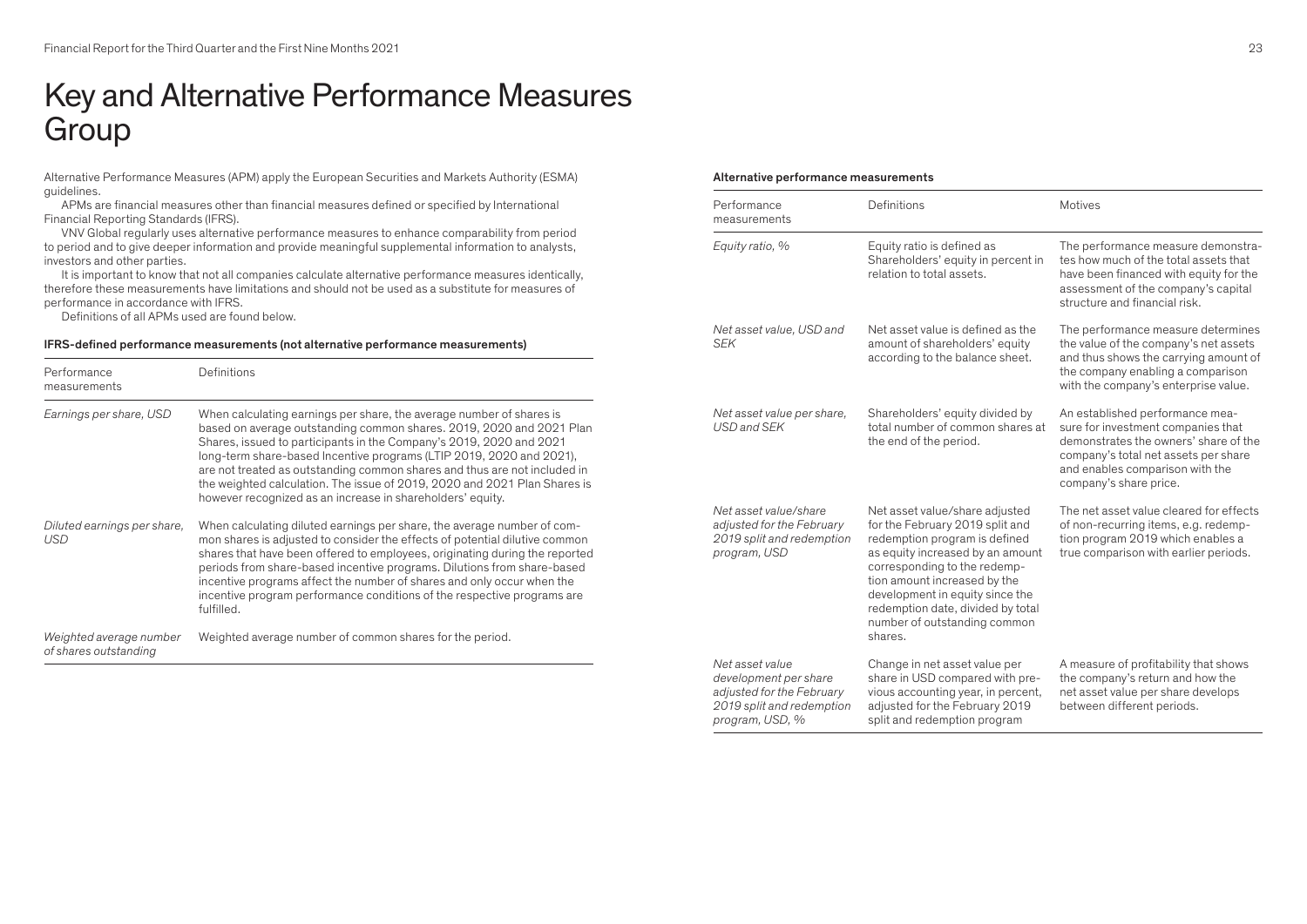# Key ratios

|                                                           | 9M 2021     | FY 2020    | 9M 2020    |
|-----------------------------------------------------------|-------------|------------|------------|
| QTD Earnings per share /USD/                              | 1.41        | 1.86       | 0.42       |
| QTD Diluted earnings per share /USD/                      | 1.40        | 1.83       | 0.42       |
| YTD Earnings per share /USD/                              | 2.65        | 2.38       | 0.35       |
| YTD Diluted earnings per share /USD/                      | 2.63        | 2.35       | 0.35       |
| Number of common shares outstanding                       | 106.304.802 | 95,076,547 | 95,076,547 |
| YTD Weighted average number of common shares              | 104,681,711 | 87,113,773 | 84,440,141 |
| YTD Weighted average number of common shares<br>- diluted | 105,494,370 | 88,116,120 | 84,440,141 |

# Alternative Performance Measures

|                                       | 9M 2021 | FY 2020                      | 9M 2020       |
|---------------------------------------|---------|------------------------------|---------------|
| Equity ratio                          | 90.64%  | 90.89%                       | 90.58%        |
| Net asset value / USD/                |         | 1,490,381,484 1,080,234,021  | 902.668.537   |
| Net asset value /SEK/                 |         | 13,022,592,735 8,833,340,408 | 8.150.287.195 |
| Net asset value per share /USD/       | 14.02   | 11.36                        | 9.49          |
| Net asset value per share /SEK/       | 122.50  | 92.91                        | 85.72         |
| Net asset value per share development | 25.31%  | 22.17%                       | 0.62%         |

# Reconciliation tables, VNV Global

|                                                                                                                                 | 9M 2021     | FY 2020     | 9M 2020    |
|---------------------------------------------------------------------------------------------------------------------------------|-------------|-------------|------------|
| Number of common shares outstanding                                                                                             | 106,304,802 | 95,076,547  | 95,076,547 |
| Number of Plan shares outstanding                                                                                               | 3,070,683   | 2,625,000   | 2,625,000  |
| Total number of shares outstanding                                                                                              | 109,375,485 | 97,701,547  | 97,701,547 |
| <b>QTD</b>                                                                                                                      |             |             |            |
|                                                                                                                                 | Q3 2021     | FY 2020     | Q3 2020    |
| QTD Weighted average number of common shares                                                                                    | 106,304,802 | 95,076,547  | 90,410,121 |
| QTD Weighted average number of plan shares                                                                                      | 3,070,683   | 2,625,000   | 2,625,000  |
| QTD Weighted average number of total shares                                                                                     | 109,375,485 | 97,701,547  | 93,035,121 |
| QTD Weighted average number of common shares<br>- diluted                                                                       | 107,117,461 | 96,983,574  | 90,410,121 |
| QTD Earnings per share /USD/                                                                                                    |             |             |            |
| QTD Net result for the financial period                                                                                         | 149,446,859 | 177,289,231 | 38,329,990 |
| QTD Weighted average number of common shares                                                                                    | 106,304,802 | 95,076,547  | 90,410,121 |
| QTD Earnings per share /USD/                                                                                                    | 1.41        | 1.86        | 0.42       |
| OTD Diluted earnings per share /USD/                                                                                            |             |             |            |
| QTD Net result for the financial period                                                                                         | 149,446,859 | 177,289,231 | 38,329,990 |
| QTD Weighted average number of common shares<br>- diluted                                                                       | 107,117,461 | 96,983,574  | 90,410,121 |
| QTD Diluted earnings per share /USD/                                                                                            | 1.40        | 1.83        | 0.42       |
|                                                                                                                                 |             |             |            |
| <b>YTD</b>                                                                                                                      |             |             |            |
|                                                                                                                                 | 9M 2021     | FY 2020     | 9M 2020    |
| YTD Weighted average number of common shares                                                                                    | 104,681,711 | 87,113,773  | 84,440,141 |
| YTD Weighted average number of plan shares                                                                                      | 3,070,683   | 2,625,000   | 2,625,000  |
| YTD Weighted average number of total shares                                                                                     | 107,752,394 | 89,738,773  | 87,065,141 |
| YTD Weighted average number of common shares<br>- diluted                                                                       | 105,494,370 | 88,116,120  | 84,440,141 |
| YTD Earnings per share /USD/                                                                                                    |             |             |            |
| YTD Net result for the financial period                                                                                         | 276,951,478 | 206,927,875 | 29,638,644 |
| YTD Weighted average number of common shares                                                                                    | 104,681,711 | 87,113,773  | 84,440,141 |
| YTD Earnings per share /USD/                                                                                                    | 2.65        | 2.38        | 0.35       |
|                                                                                                                                 |             |             |            |
|                                                                                                                                 | 276,951,478 | 206,927,875 | 29,638,644 |
| - diluted                                                                                                                       | 105,494,370 | 88,116,120  | 84,440,141 |
| YTD Diluted earnings per share /USD/                                                                                            | 2.63        | 2.35        | 0.35       |
| YTD Diluted earnings per share /USD/<br>YTD Net result for the financial period<br>YTD Weighted average number of common shares |             |             |            |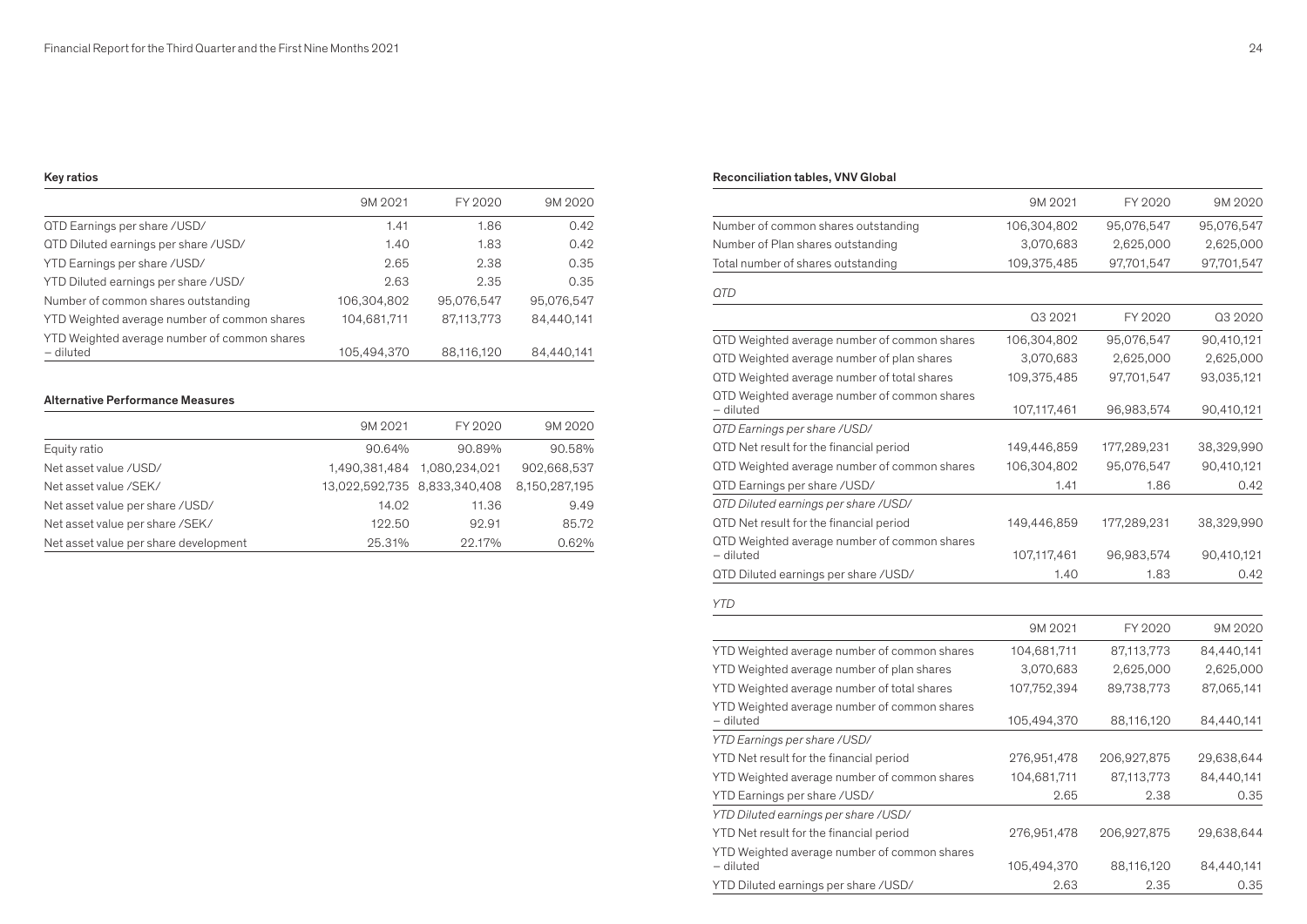Reconciliations of Alternative Performance Measures

|                                                                                    | 9M 2021                      | FY 2020       | 9M 2020       |
|------------------------------------------------------------------------------------|------------------------------|---------------|---------------|
| Equity ratio                                                                       |                              |               |               |
| Shareholders equity /USD/                                                          | 1,490,381,484                | 1,080,234,021 | 902,668,537   |
| Total assets /USD/                                                                 | 1,644,319,529                | 1,188,567,831 | 996,520,860   |
| Equity ratio                                                                       | 90.64%                       | 90.89%        | 90.58%        |
| Net asset value /USD/                                                              | 1,490,381,484                | 1,080,234,021 | 902,668,537   |
| Net asset value /SEK/                                                              |                              |               |               |
| Net asset value /USD/                                                              | 1,490,381,484                | 1,080,234,021 | 902,668,537   |
| SEK/USD                                                                            | 8.7378                       | 8.1772        | 9.0291        |
| Net asset value /SEK/                                                              | 13,022,592,735 8,833,340,408 |               | 8,150,287,195 |
| Net asset value per share /USD/                                                    |                              |               |               |
| Net asset value /USD/                                                              | 1,490,381,484                | 1,080,234,021 | 902,668,537   |
| Number of common shares outstanding                                                | 106,304,802                  | 95,076,547    | 95,076,547    |
| Net asset value per share / USD/                                                   | 14.02                        | 11.36         | 9.49          |
| Net asset value per share /SEK/                                                    |                              |               |               |
| Net asset value /USD/                                                              | 1,490,381,484                | 1,080,234,021 | 902,668,537   |
| SEK/USD                                                                            | 8.7378                       | 8.1772        | 9.0291        |
| Net asset value /SEK/                                                              | 13,022,592,735 8,833,340,408 |               | 8,150,287,195 |
| Number of common shares outstanding                                                | 106,304,802                  | 95,076,547    | 95,076,547    |
| Net asset value per share /SEK/                                                    | 122.50                       | 92.91         | 85.72         |
| Net asset value per share adjusted for the directed share issue February 18, 2021, |                              |               |               |
| rights issue August 3, 2020 / USD/                                                 |                              |               |               |
| Net asset value /USD/                                                              | 1,490,381,484                | 1,080,234,021 | 902,668,537   |
| Rights issue /USD/                                                                 | $-140,462,959$               | -99,219,596   | -99,219,596   |
| Rights issue, cost /USD/                                                           | 4,828,445                    | 3,994,335     | 3,994,335     |
| Net asset value adjusted for rights issue /USD/                                    | 1,354,746,970                | 985,008,760   | 807,443,276   |
| Number of common shares outstanding                                                | 106,304,802                  | 95,076,547    | 95,076,547    |
| New shares issued                                                                  | $-11,662,000$                | $-15,846,091$ | $-15,846,091$ |
| Number of common shares before rights issue                                        | 94,642,802                   | 79,230,456    | 79,230,456    |
| Net asset value adjusted for rights issue /USD/                                    | 1,354,746,970                | 985,008,760   | 807,443,276   |
| Number of common shares before rights issue                                        | 94,642,802                   | 79,230,456    | 79,230,456    |
| NAV per share adjusted for rights issue /USD/                                      | 14.31                        | 12.43         | 10.19         |
| Net asset value / USD/                                                             | 1,490,381,484                | 1,080,234,021 | 902,668,537   |
| Number of common shares outstanding                                                | 106,304,802                  | 95,076,547    | 95,076,547    |
| NAV per share including rights issue /USD/                                         | 14.02                        | 11.36         | 9.49          |
| NAV per share adjusted for rights issue /USD/                                      | 14.31                        | 12.43         | 10.19         |
| NAV per share including rights issue /USD/                                         | 14.02                        | 11.36         | 9.49          |
| Rights issue effect on NAV per share, change /USD/                                 | 0.29                         | 1.07          | 0.70          |
| Rights issue effect on NAV, ratio                                                  | 1.02                         | 1.09          | 1.07          |

Reconciliations of Alternative Performance Measures (continued)

|                                                                                         | 9M 2021       | FY 2020       | 9M 2020       |
|-----------------------------------------------------------------------------------------|---------------|---------------|---------------|
| Net asset value/share adjusted for the February 2019 split and redemption program /USD/ |               |               |               |
| Net asset value /USD/                                                                   | 1,490,381,484 | 1,080,234,021 | 902,668,537   |
| Split and redemption program /SEK/                                                      |               |               |               |
| Number of shares at redemption                                                          | 79,660,042    | 79,660,042    | 79,660,042    |
| Redemption program, SEK 25 per share                                                    | 25            | 25            | 25            |
| Redemption program /SEK/                                                                | 1,991,501,050 | 1,991,501,050 | 1,991,501,050 |
| Split and redemption program /USD/                                                      |               |               |               |
| SEK/USD redemption                                                                      | 9.2678        | 9.2678        | 9.2678        |
| Redemption program /USD/                                                                | 214,882,963   | 214,882,963   | 214,882,963   |
| Price development per share /%/                                                         |               |               |               |
| Net asset value per share - opening value /USD/                                         | 7.57          | 7.57          | 7.57          |
| Net asset value per share - closing value /USD/                                         | 14.02         | 11.36         | 9.49          |
| Net asset value per share in USD - development /%/                                      | 85.20%        | 50.09%        | 25.42%        |
| February 2019 split and redemption program                                              |               |               |               |
| - adjusted for share price development / USD/                                           | 397,970,305   | 322,515,473   | 269,501,390   |
| Number of shares at redemption                                                          | 79,660,042    | 79,660,042    | 79,660,042    |
| Redemption share price /USD/                                                            | 5.00          | 4.05          | 3.38          |
| Rights issue effect on NAV per share, change /USD/                                      | 0.29          | 1.07          | 0.70          |
| Net asset value per share /USD/                                                         | 14.02         | 11.36         | 9.49          |
| Net asset value per share adjusted for split and                                        |               |               |               |
| redemption program and rights issue /USD/                                               | 19.31         | 16.48         | 13.57         |
| Net asset value development per share in USD /%/                                        |               |               |               |
| Net asset value per share adjusted for split and                                        |               |               |               |
| redemption program - opening value /USD/                                                | 16.48         | 13.49         | 13.49         |
| Rights issue effect on NAV per share from previous                                      |               |               |               |
| year, change /USD/                                                                      | $-1.07$       |               |               |
| Net asset value per share adjusted for split and                                        |               |               |               |
| redemption program - adjusted opening value /USD/                                       | 15.41         | 13.49         | 13.49         |
| Net asset value per share adjusted for split and                                        |               |               |               |
| redemption program - closing value /USD/                                                | 19.31         | 16.48         | 13.57         |
| Net asset value per share development                                                   | 25.31%        | 22.17%        | 0.62%         |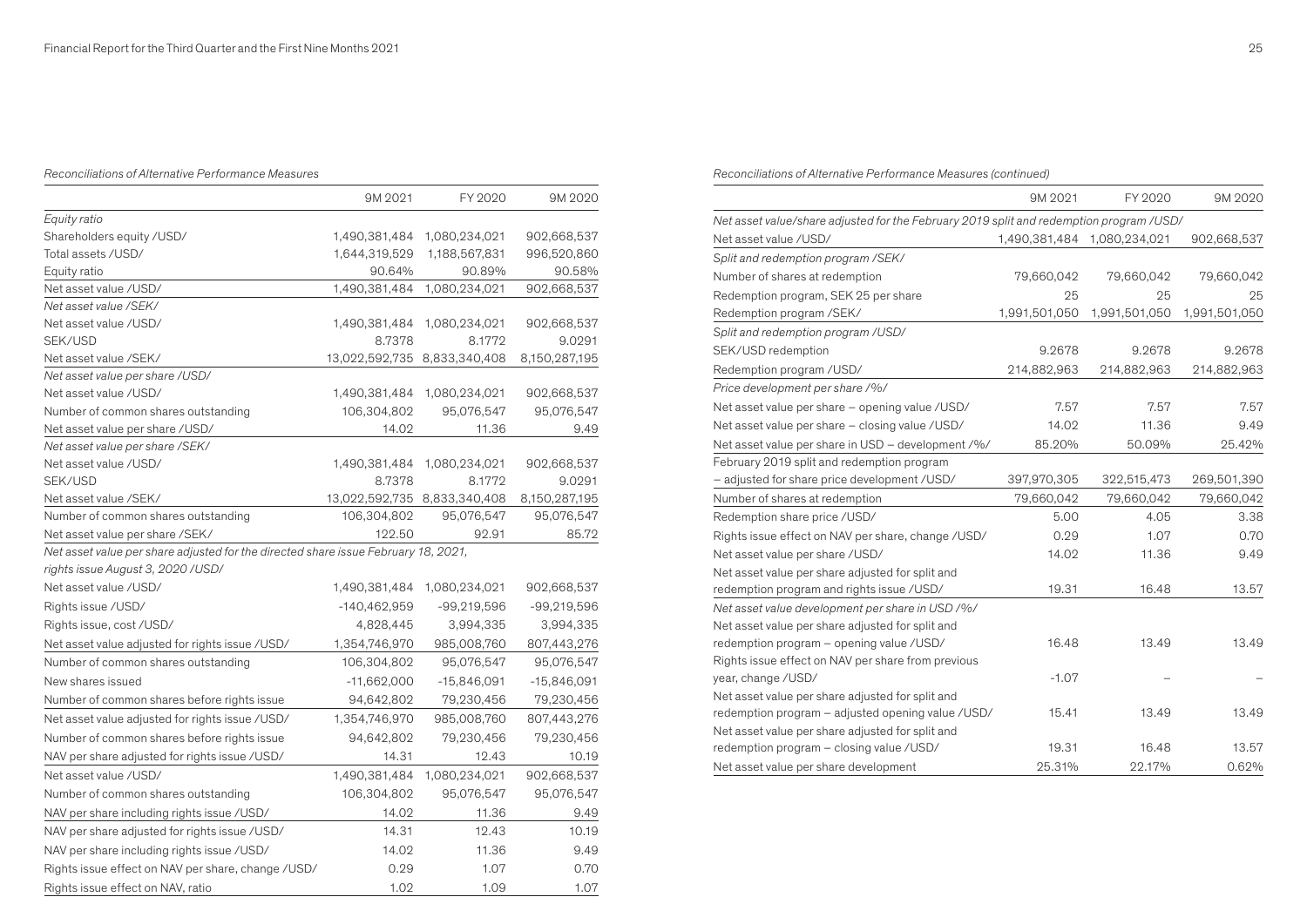# Upcoming Reporting Dates

VNV Global's report for the fourth quarter and twelvemonth period January 1, 2021–December 31, 2021, will be published on January 28, 2022.

Stockholm, Sweden, October 22, 2021

Lars O Grönstedt Chairman of the Board

Josh Blachman Board member

Ylva Lindquist Board member

Keith Richman Board member

Per Brilioth Managing Director and Board member For further information contact Per Brilioth or Björn von Sivers: Telephone: +46 8 545 015 50, [www.vnv.global](https://www.vnv.global/)

VNV Global AB (publ) Mäster Samuelsgatan 1, 1st floor SE-111 44 Stockholm Sweden

Phone +46 8 545 015 50 Fax +46 8 545 015 54

[www.vnv.global](https://www.vnv.global/) [info@vnv.global](mailto:info%40vnv.global?subject=)